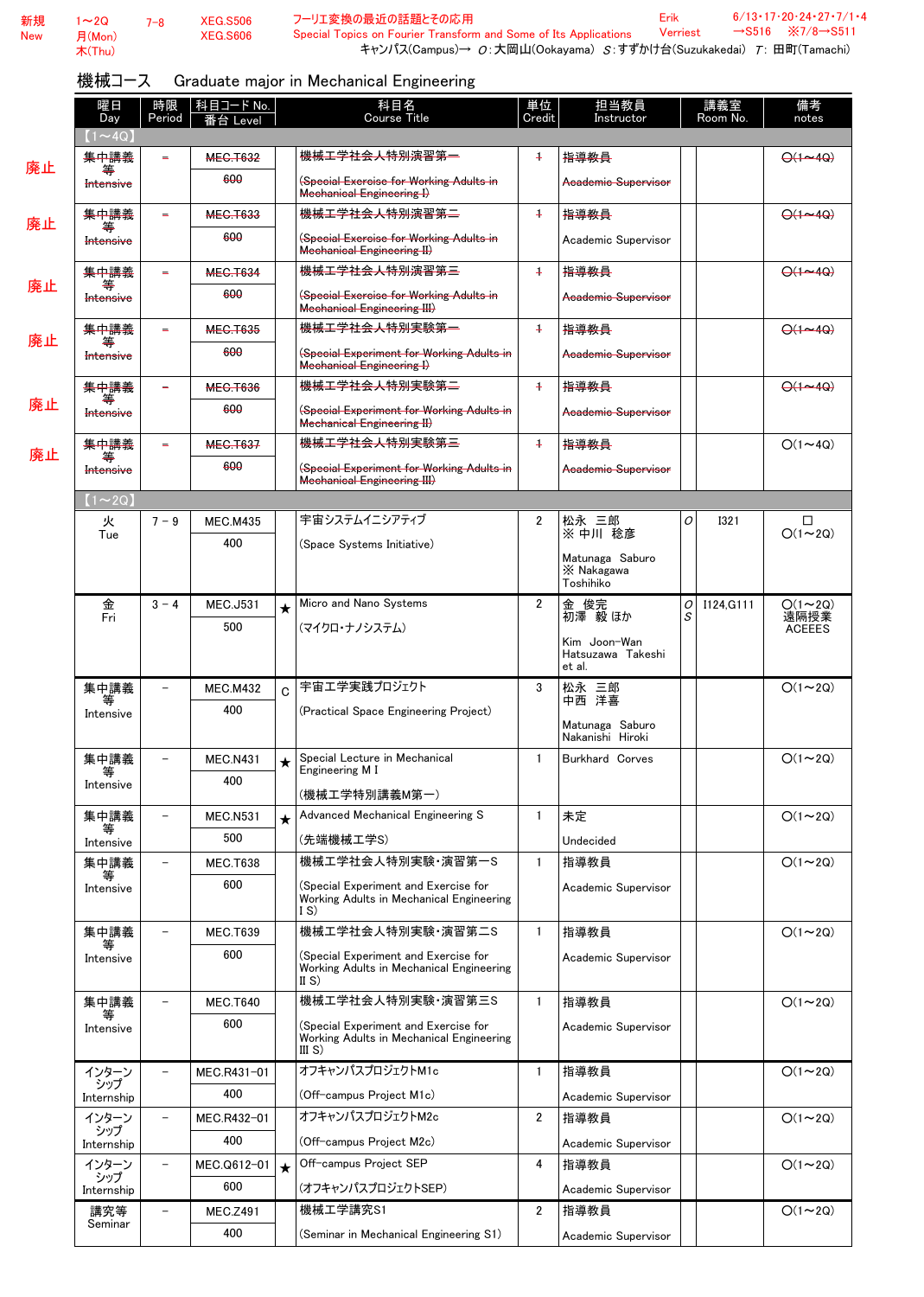| 曜日<br>Day    | 時限<br>Period             | 科目コード No.<br>台 Level |         | 科目名<br>Course Title                                           | 単位<br>Credit   | 担当教員<br>Instructor                   |        | 講義室<br>Room No.      | 備考<br>notes           |
|--------------|--------------------------|----------------------|---------|---------------------------------------------------------------|----------------|--------------------------------------|--------|----------------------|-----------------------|
| $1 \sim 2Q$  |                          |                      |         |                                                               |                |                                      |        |                      |                       |
| 講究等          |                          | <b>MEC.Z591</b>      |         | 機械工学講究S2                                                      | 2              | 指導教員                                 |        |                      | $O(1\sim 2Q)$         |
| Seminar      |                          | 500                  |         | (Seminar in Mechanical Engineering S2)                        |                | Academic Supervisor                  |        |                      |                       |
| 講究等          |                          | <b>MEC.Z691</b>      |         | 機械工学講究S3                                                      | $\overline{2}$ | 指導教員                                 |        |                      | $O(1\sim 2Q)$         |
| Seminar      |                          | 600                  |         | (Seminar in Mechanical Engineering S3)                        |                | Academic Supervisor                  |        |                      |                       |
| 講究等          |                          | <b>MEC.Z693</b>      |         | 機械工学講究S4                                                      | $\overline{2}$ | 指導教員                                 |        |                      | $O(1\sim 2Q)$         |
| Seminar      |                          | 600                  |         | (Seminar in Mechanical Engineering S4)                        |                | Academic Supervisor                  |        |                      |                       |
| 講究等          |                          | <b>MEC.Z695</b>      |         | 機械工学講究S5                                                      | $\overline{2}$ | 指導教員                                 |        |                      | $O(1\sim 2Q)$         |
| Seminar      |                          | 600                  |         | (Seminar in Mechanical Engineering S5)                        |                | Academic Supervisor                  |        |                      |                       |
| (1Q)         |                          |                      |         |                                                               |                |                                      |        |                      |                       |
| 月<br>Mon     | $1 - 2$                  | <b>MEC.C432</b>      | $\star$ | <b>Structural Integrity Assessment</b>                        | $\mathbf{1}$   | 水谷 義弘                                | 0<br>S | H <sub>24</sub> G111 | 遠隔授業<br><b>ACEEES</b> |
|              |                          | 400                  |         | (構造健全性評価学特論)                                                  |                | Mizutani Yoshihiro                   |        | →W531.G111           |                       |
| 月<br>Mon     | $7 - 8$                  | <b>MEC.N631</b>      | $\star$ | Special Lecture in Mechanical<br>Engineering I                | $\mathbf{1}$   | 未定                                   | 0      | I124                 |                       |
|              |                          | 600                  |         | (機械工学特別講義第一)                                                  |                | Undecided                            |        |                      |                       |
| 火            | $5 - 6$                  | <b>ENR.K430</b>      | $\star$ | Advanced course of turbulent flow and                         | $\mathbf{1}$   |                                      | 0      | I124.G111            | 遠隔授業                  |
| Tue          |                          | 400                  |         | control                                                       |                | 店橋 護<br>志村 祐康                        | S      |                      | <b>ACEEES</b>         |
|              |                          |                      |         | (乱流制御論)                                                       |                | Tanahashi Mamoru<br>Shimura Masayasu |        |                      |                       |
| 火            | $5 - 6$                  | <b>MEC.H531</b>      | $\star$ | Robot Control System Design                                   | $\mathbf{1}$   | 岡田 昌史                                | O      | S011                 |                       |
| Tue          |                          | 500                  |         | (ロボットの制御系設計)                                                  |                | Okada Masafumi                       |        |                      |                       |
| 火            | $7 - 8$                  | <b>MEC.E531</b>      | $\star$ | <b>Plasma Physics</b>                                         | $\mathbf{1}$   | 長谷川 純                                | 0      | S223, G511           | 遠隔授業                  |
| Tue          |                          | 500                  |         | (プラズマ物理)                                                      |                | Hasegawa Jun                         | S      |                      | <b>ACEEES</b>         |
| 木            | $1 - 2$                  | <b>MEC.D431</b>      | $\star$ | <b>Advanced Sound and Vibration</b>                           | $\mathbf{1}$   | 松村 茂樹                                | O      | W933                 | <b>ACEEES</b>         |
| Thu          |                          | 400                  |         | Measurement                                                   |                | Matsumura Shigeki                    |        |                      |                       |
|              |                          |                      |         | (振動・音響計測特論)                                                   |                |                                      |        |                      |                       |
| 木<br>Thu     | $3 - 4$                  | <b>MEC.H431</b>      | $\star$ | <b>Advanced Mechanical Elements</b>                           | $\mathbf{1}$   | 岩附 信行                                | 0      | <b>I321</b>          |                       |
|              |                          | 400                  |         | (先端機械要素)                                                      |                | Iwatsuki Nobuyuki                    |        |                      |                       |
| 木<br>Thu     | $3 - 4$                  | <b>MEC.C531</b>      | $\star$ | Mechanics of High Temperature Materials                       | $\mathbf{1}$   | 阪口 基己                                | 0<br>S | I124.G311            | 遠隔授業                  |
|              |                          | 500                  |         | (高温材料強度学特論)                                                   |                | Sakaguchi Motoki                     |        |                      |                       |
| 木<br>Thu     | $7 - 8$                  | <b>MEC.E431</b>      |         | Thermodynamics of Nonequilibrium<br>Systems                   | 1              | 村上 陽一<br>奥野 喜裕                       | S      | $O$ S223, G111       | 遠隔授業<br><b>ACEEES</b> |
|              |                          | 400                  |         | (非平衡系の熱力学)                                                    |                | Murakami Yoichi                      |        |                      |                       |
|              |                          |                      |         |                                                               |                | Okuno Yoshihiro                      |        |                      |                       |
| 木<br>Thu     | $7 - 8$                  | <b>ENR.K580</b>      | $\star$ | Leading edge energy technology                                | $\mathbf{1}$   | 平井 秀一郎<br>末包 哲也                      | O      | S221                 | <b>ACEEES</b>         |
|              |                          | 500                  |         | (先端エネルギー技術)                                                   |                | Hirai Shuichiro                      |        |                      |                       |
|              |                          |                      |         |                                                               |                | Suekane Tetsuva                      |        |                      |                       |
| 金<br>Fri     | $7 - 8$                  | MEC.D531             | $\star$ | Experimental Modal Analysis for<br><b>Structural Dynamics</b> | $\mathbf{1}$   | 大熊 政明                                | 0      | <b>I311</b>          |                       |
|              |                          | 500                  |         | (実験振動モード解析)                                                   |                | Okuma Masaaki                        |        |                      |                       |
| 集中講義         |                          | MEC.T631-01          |         | 機械工学指導実践                                                      | $\overline{2}$ | 各教員                                  |        |                      |                       |
|              |                          | 600                  |         | (Teaching Practice in Mechanical                              |                | Academic Supervisor                  |        |                      |                       |
| Intensive    |                          |                      |         | Engineering)                                                  |                |                                      |        |                      |                       |
| インターン<br>シップ |                          | MEC.S531-01          |         | 海外研究プロジェクトM1c                                                 | 1              | 指導教員                                 |        |                      |                       |
| Internship   |                          | 500                  |         | (Overseas Research Project M1c)                               |                | Academic Supervisor                  |        |                      |                       |
| インターン<br>シップ | $\overline{\phantom{0}}$ | MEC.S532-01          |         | 海外研究プロジェクトM2c                                                 | $\overline{2}$ | 指導教員                                 |        |                      |                       |
| Internship   |                          | 500                  |         | (Overseas Research Project M2c)                               |                | Academic Supervisor                  |        |                      |                       |
| インターン<br>シップ | $\overline{\phantom{0}}$ | MEC.S533-01          |         | 海外研究プロジェクトM3c                                                 | 3              | 指導教員                                 |        |                      |                       |
| Internship   |                          | 500                  |         | (Overseas Research Project M3c)                               |                | Academic Supervisor                  |        |                      |                       |
| インターン<br>シップ |                          | MEC.S534-01          |         | 海外研究プロジェクトM4c                                                 | 4              | 指導教員                                 |        |                      |                       |
| Internship   |                          | 500                  |         | (Overseas Research Project M4c)                               |                | Academic Supervisor                  |        |                      |                       |

#### 機械コース Graduate major in Mechanical Engineering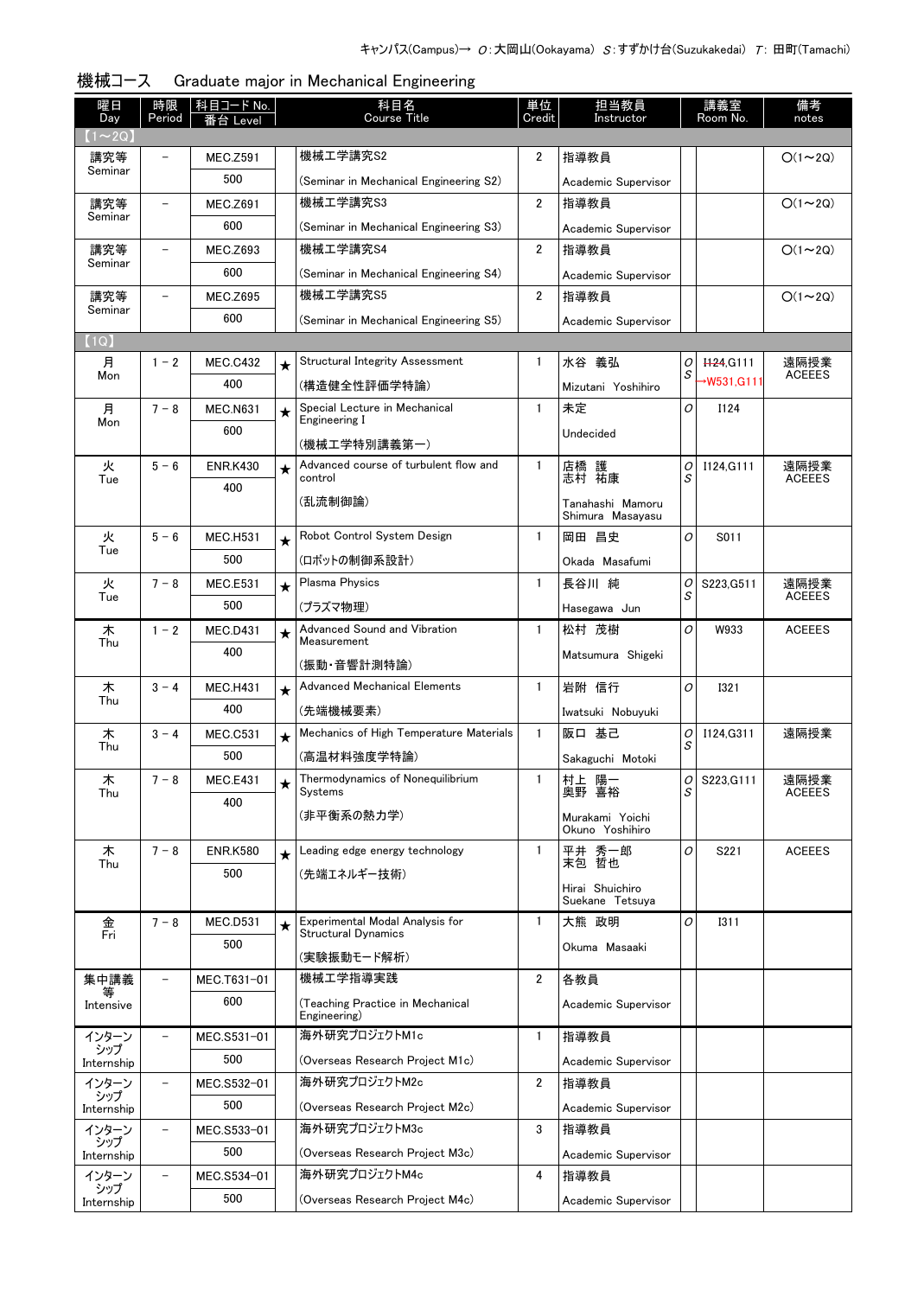| 曜日<br>Day           | 時限<br>Period             | <u>科目コード No.</u><br>番台 Level |         | 科目名<br><b>Course Title</b>         | 単位<br>Credit   | 担当教員<br>Instructor                       |        | 講義室<br>Room No. | 備考<br>notes   |
|---------------------|--------------------------|------------------------------|---------|------------------------------------|----------------|------------------------------------------|--------|-----------------|---------------|
| (1Q)                |                          |                              |         |                                    |                |                                          |        |                 |               |
| インターン<br>シップ        |                          | MEC.Q611-01                  |         | Planning of Off-campus Project SEP | 2              | 指導教員                                     |        |                 |               |
| Internship          |                          | 600                          |         | (オフキャンパスプロジェクト計画SEP)               |                | Academic Supervisor                      |        |                 |               |
| インターン<br>シップ        | $\overline{\phantom{0}}$ | MEC.Q613-01                  | $\star$ | Off-campus Project SSSEP           | 4              | 指導教員                                     |        |                 |               |
| Internship          |                          | 600                          |         | (オフキャンパスプロジェクトSSSEP)               |                | Academic Supervisor                      |        |                 |               |
| インターン               | $\overline{\phantom{0}}$ | MEC.R631-01                  |         | オフキャンパスプロジェクトD1c                   | 1              | 指導教員                                     |        |                 |               |
| シップ<br>Internship   |                          | 600                          |         | (Off-campus Project D1c)           |                | Academic Supervisor                      |        |                 |               |
| インターン               |                          | MEC.R632-01                  |         | オフキャンパスプロジェクトD2c                   | $\overline{2}$ | 指導教員                                     |        |                 |               |
| シップ<br>Internship   |                          | 600                          |         | (Off-campus Project D2c)           |                | Academic Supervisor                      |        |                 |               |
| インターン               |                          | MEC.R633-01                  |         | オフキャンパスプロジェクトD3c                   | 3              | 指導教員                                     |        |                 |               |
| シップ<br>Internship   |                          | 600                          |         | (Off-campus Project D3c)           |                | Academic Supervisor                      |        |                 |               |
| インターン               | $\overline{\phantom{0}}$ | MEC.R634-01                  |         | オフキャンパスプロジェクトD4c                   | 4              | 指導教員                                     |        |                 |               |
| シップ<br>Internship   |                          | 600                          |         | (Off-campus Project D4c)           |                | Academic Supervisor                      |        |                 |               |
| インターン               | $\overline{\phantom{0}}$ | MEC.R635-01                  |         | オフキャンパスプロジェクトD5c                   | 5              | 指導教員                                     |        |                 |               |
| シップ<br>Internship   |                          | 600                          |         | (Off-campus Project D5c)           |                | Academic Supervisor                      |        |                 |               |
| インターン               | $\overline{\phantom{0}}$ | MEC.R636-01                  |         | オフキャンパスプロジェクトD6c                   | 6              | 指導教員                                     |        |                 |               |
| シップ<br>Internship   |                          | 600                          |         | (Off-campus Project D6c)           |                | Academic Supervisor                      |        |                 |               |
| インターン               | $\overline{\phantom{0}}$ | MEC.S631-01                  |         | 海外研究プロジェクトD1c                      | $\mathbf{1}$   | 指導教員                                     |        |                 |               |
| シップ<br>Internship   |                          | 600                          |         | (Overseas Research Project D1c)    |                | Academic Supervisor                      |        |                 |               |
| インターン               | $\overline{\phantom{0}}$ | MEC.S632-01                  |         | 海外研究プロジェクトD2c                      | 2              | 指導教員                                     |        |                 |               |
| シップ<br>Internship   |                          | 600                          |         | (Overseas Research Project D2c)    |                | Academic Supervisor                      |        |                 |               |
| インターン               | $\overline{\phantom{0}}$ | MEC.S633-01                  |         | 海外研究プロジェクトD3c                      | 3              | 指導教員                                     |        |                 |               |
| シップ<br>Internship   |                          | 600                          |         | (Overseas Research Project D3c)    |                | Academic Supervisor                      |        |                 |               |
| インターン               | $\overline{\phantom{0}}$ | MEC.S634-01                  |         | 海外研究プロジェクトD4c                      | 4              | 指導教員                                     |        |                 |               |
| シップ<br>Internship   |                          | 600                          |         | (Overseas Research Project D4c)    |                | Academic Supervisor                      |        |                 |               |
| インターン               | $\overline{\phantom{0}}$ | MEC.S635-01                  |         | 海外研究プロジェクトD5c                      | 5              | 指導教員                                     |        |                 |               |
| シップ                 |                          | 600                          |         | (Overseas Research Project D5c)    |                | Academic Supervisor                      |        |                 |               |
| Internship<br>インターン | -                        | MEC.S636-01                  |         | 海外研究プロジェクトD6c                      | 6              | 指導教員                                     |        |                 |               |
| シップ                 |                          | 600                          |         | (Overseas Research Project D6c)    |                | Academic Supervisor                      |        |                 |               |
| Internship<br>【2Q】  |                          |                              |         |                                    |                |                                          |        |                 |               |
| 月                   | $3 - 4$                  | <b>MEC.C431</b>              | $\star$ | Mechanics of Composite Materials   | 1              | 轟章                                       | 0      | I121            |               |
| Mon                 |                          | 400                          |         | (複合材料力学特論)                         |                | Todoroki Akira                           |        |                 |               |
| 月                   | $5 - 8$                  | <b>MEC.H432</b>              | $\star$ | <b>Multibody Systems</b>           | $\overline{2}$ | 大熊 政明                                    | 0      | S422            | □             |
| Mon                 |                          | 400                          |         | (マルチボディシステム)                       |                | 古谷 寛                                     |        |                 |               |
|                     |                          |                              |         |                                    |                | Okuma Masaaki<br>Furuya Hiroshi          |        |                 |               |
| 月                   | $7 - 8$                  | <b>MEC.N632</b>              |         | Special Lecture in Mechanical      | 1              | 未定                                       | 0      | S515            |               |
| Mon                 |                          | 600                          | $\star$ | Engineering II                     |                | Undecided                                |        |                 |               |
|                     |                          |                              |         | (機械工学特別講義第二)                       |                |                                          |        |                 |               |
| 火<br>Tue            | $5 - 6$                  | <b>MEC.D532</b>              | $\star$ | Silent Engineering                 | 1              | 岩附 信行                                    | 0<br>S | I124, G111      | 遠隔授業          |
|                     |                          | 500                          |         | (静粛工学)                             |                | Iwatsuki Nobuyuki                        |        |                 |               |
| 水                   | $1 - 2$                  | MEC.D432                     | $\star$ | Rotor Dynamics                     | $\mathbf{1}$   | 髙原 弘樹                                    | 0      | S621            |               |
| Wed                 |                          | 400                          |         | (ロータダイナミクス)                        |                | Takahara Hiroki                          |        |                 |               |
| 木<br>Thu            | $3 - 4$                  | <b>MEC.G431</b>              | $\star$ | <b>Mechanical Processing</b>       | 1              | 吉岡 勇人<br>平田 敦ほか                          | 0<br>S | W531, G115      | 遠隔授業          |
|                     |                          | 400                          |         | (機械加工学)                            |                |                                          |        |                 |               |
|                     |                          |                              |         |                                    |                | Yoshioka Hayato<br>Hirata Atsushi et al. |        |                 |               |
| 木                   | $7 - 8$                  | <b>MEC.F532</b>              | $\star$ | Rarefied Gas Dynamics              | 1              | 井上 剛良<br>岡村 哲至                           | 0      | W241, G111      | 遠隔授業          |
| Thu                 |                          | 500                          |         | (希薄気体力学)                           |                |                                          | S      | I124, G111      | <b>ACEEES</b> |
|                     |                          |                              |         |                                    |                | Inoue Takayoshi<br>Okamura Tetsuji       |        |                 |               |

#### 機械コース Graduate major in Mechanical Engineering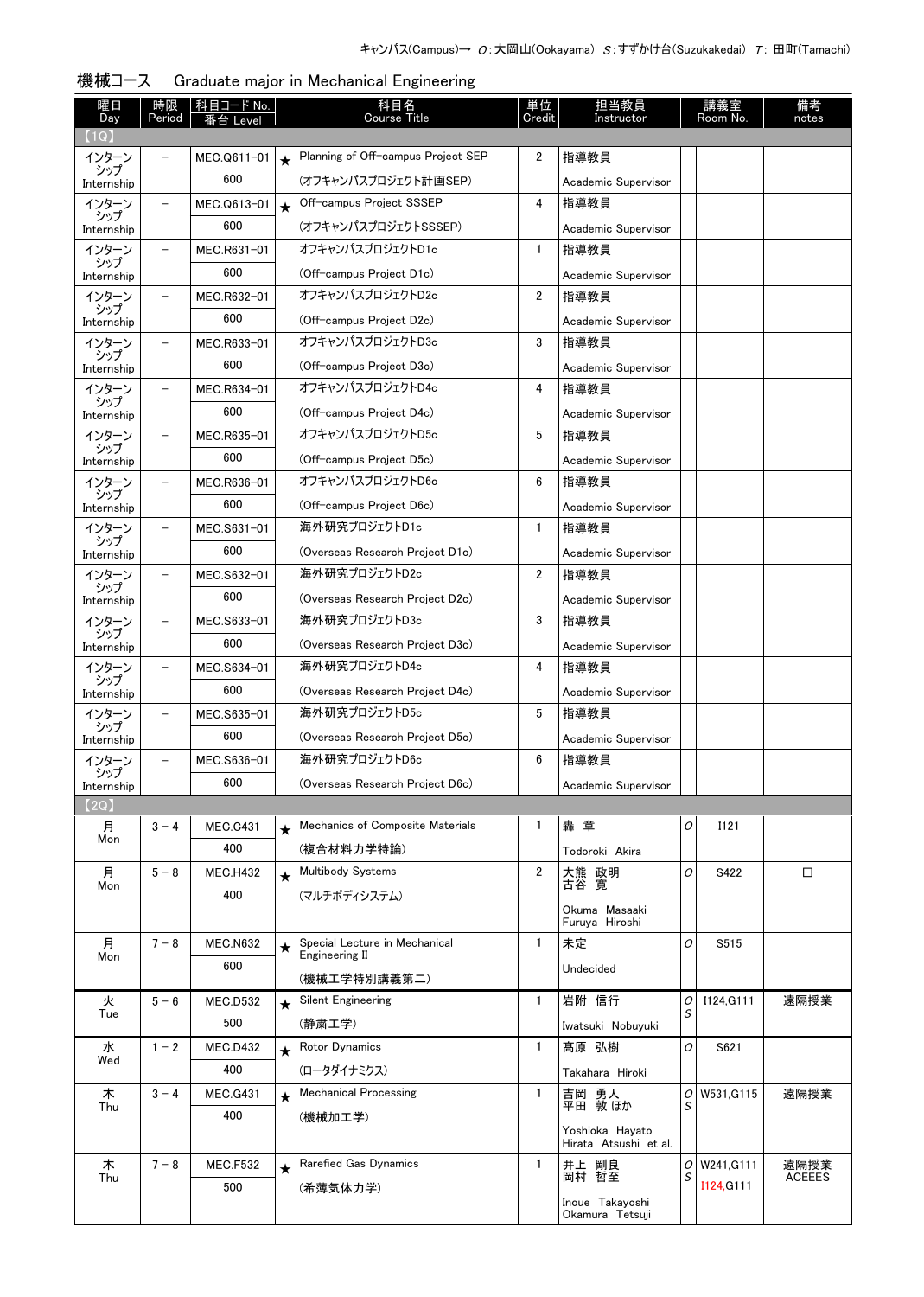| 曜日<br>Day           | 時限<br>Period             | <u>科目コード No.</u><br>i台 Level |         | 科目名<br>Course Title                              | 単位<br>Credit   | 担当教員<br>Instructor  |   | 講義室<br>Room No. | 備考<br>notes |
|---------------------|--------------------------|------------------------------|---------|--------------------------------------------------|----------------|---------------------|---|-----------------|-------------|
| (2Q)                |                          |                              |         |                                                  |                |                     |   |                 |             |
| 金<br>Fri            | $5 - 6$                  | <b>MEC.G532</b>              |         | タグチメソッド                                          | 1              | ※ 細川 哲夫             | 0 | S422            |             |
|                     |                          | 500                          |         | (Taguchi Method)                                 |                | X Hosokawa Tetsuo   |   |                 |             |
| 集中講義                |                          | MEC.T631-02                  |         | 機械工学指導実践                                         | 2              | 各教員                 |   |                 |             |
| Intensive           |                          | 600                          |         | (Teaching Practice in Mechanical<br>Engineering) |                | Academic Supervisor |   |                 |             |
| インターン               |                          | MEC.S531-02                  |         | 海外研究プロジェクトM1c                                    | $\mathbf{1}$   | 指導教員                |   |                 |             |
| シップ<br>Internship   |                          | 500                          |         | (Overseas Research Project M1c)                  |                | Academic Supervisor |   |                 |             |
| インターン               | $\overline{\phantom{0}}$ | MEC.S532-02                  |         | 海外研究プロジェクトM2c                                    | $\overline{2}$ | 指導教員                |   |                 |             |
| シップ<br>Internship   |                          | 500                          |         | (Overseas Research Project M2c)                  |                | Academic Supervisor |   |                 |             |
| インターン               | $\overline{\phantom{0}}$ | MEC.S533-02                  |         | 海外研究プロジェクトM3c                                    | 3              | 指導教員                |   |                 |             |
| シップ<br>Internship   |                          | 500                          |         | (Overseas Research Project M3c)                  |                | Academic Supervisor |   |                 |             |
| インターン               |                          | MEC.S534-02                  |         | 海外研究プロジェクトM4c                                    | 4              | 指導教員                |   |                 |             |
| シップ<br>Internship   |                          | 500                          |         | (Overseas Research Project M4c)                  |                | Academic Supervisor |   |                 |             |
| インターン               |                          | MEC.Q611-02                  | $\star$ | Planning of Off-campus Project SEP               | 2              | 指導教員                |   |                 |             |
| シップ<br>Internship   |                          | 600                          |         | (オフキャンパスプロジェクト計画SEP)                             |                | Academic Supervisor |   |                 |             |
| インターン               |                          | MEC.Q613-02                  | $\star$ | Off-campus Project SSSEP                         | 4              | 指導教員                |   |                 |             |
| シップ<br>Internship   |                          | 600                          |         | (オフキャンパスプロジェクトSSSEP)                             |                | Academic Supervisor |   |                 |             |
| インターン               | $\overline{\phantom{0}}$ | MEC.R631-02                  |         | オフキャンパスプロジェクトD1c                                 | $\mathbf{1}$   | 指導教員                |   |                 |             |
| シップ<br>Internship   |                          | 600                          |         | (Off-campus Project D1c)                         |                | Academic Supervisor |   |                 |             |
| インターン               | $\overline{\phantom{0}}$ | MEC.R632-02                  |         | オフキャンパスプロジェクトD2c                                 | 2              | 指導教員                |   |                 |             |
| シップ<br>Internship   |                          | 600                          |         | (Off-campus Project D2c)                         |                | Academic Supervisor |   |                 |             |
| インターン               | $\overline{\phantom{0}}$ | MEC.R633-02                  |         | オフキャンパスプロジェクトD3c                                 | 3              | 指導教員                |   |                 |             |
| シップ<br>Internship   |                          | 600                          |         | (Off-campus Project D3c)                         |                | Academic Supervisor |   |                 |             |
| インターン               | $\overline{\phantom{0}}$ | MEC.R634-02                  |         | オフキャンパスプロジェクトD4c                                 | 4              | 指導教員                |   |                 |             |
| シップ<br>Internship   |                          | 600                          |         | (Off-campus Project D4c)                         |                | Academic Supervisor |   |                 |             |
| インターン               | -                        | MEC.R635-02                  |         | オフキャンパスプロジェクトD5c                                 | 5              | 指導教員                |   |                 |             |
| シップ<br>Internship   |                          | 600                          |         | (Off-campus Project D5c)                         |                | Academic Supervisor |   |                 |             |
| インターン               | -                        | MEC.R636-02                  |         | オフキャンパスプロジェクトD6c                                 | 6              | 指導教員                |   |                 |             |
| シップ<br>Internship   |                          | 600                          |         | (Off-campus Project D6c)                         |                | Academic Supervisor |   |                 |             |
| インターン               | -                        | MEC.S631-02                  |         | 海外研究プロジェクトD1c                                    | 1              | 指導教員                |   |                 |             |
| シップ<br>Internship   |                          | 600                          |         | (Overseas Research Project D1c)                  |                | Academic Supervisor |   |                 |             |
| インターン               | -                        | MEC.S632-02                  |         | 海外研究プロジェクトD2c                                    | 2              | 指導教員                |   |                 |             |
| シップ<br>Internship   |                          | 600                          |         | (Overseas Research Project D2c)                  |                | Academic Supervisor |   |                 |             |
| インターン               | -                        | MEC.S633-02                  |         | 海外研究プロジェクトD3c                                    | 3              | 指導教員                |   |                 |             |
| シップ<br>Internship   |                          | 600                          |         | (Overseas Research Project D3c)                  |                | Academic Supervisor |   |                 |             |
| インターン               | -                        | MEC.S634-02                  |         | 海外研究プロジェクトD4c                                    | 4              | 指導教員                |   |                 |             |
| シップ                 |                          | 600                          |         | (Overseas Research Project D4c)                  |                | Academic Supervisor |   |                 |             |
| Internship<br>インターン | $\qquad \qquad -$        | MEC.S635-02                  |         | 海外研究プロジェクトD5c                                    | 5              | 指導教員                |   |                 |             |
| シップ                 |                          | 600                          |         | (Overseas Research Project D5c)                  |                | Academic Supervisor |   |                 |             |
| Internship<br>インターン | $\qquad \qquad -$        | MEC.S636-02                  |         | 海外研究プロジェクトD6c                                    | 6              | 指導教員                |   |                 |             |
| シップ                 |                          | 600                          |         | (Overseas Research Project D6c)                  |                |                     |   |                 |             |
| Internship          |                          |                              |         |                                                  |                | Academic Supervisor |   |                 |             |

| 機械コース |  |  | Graduate major in Mechanical Engineering |
|-------|--|--|------------------------------------------|
|       |  |  |                                          |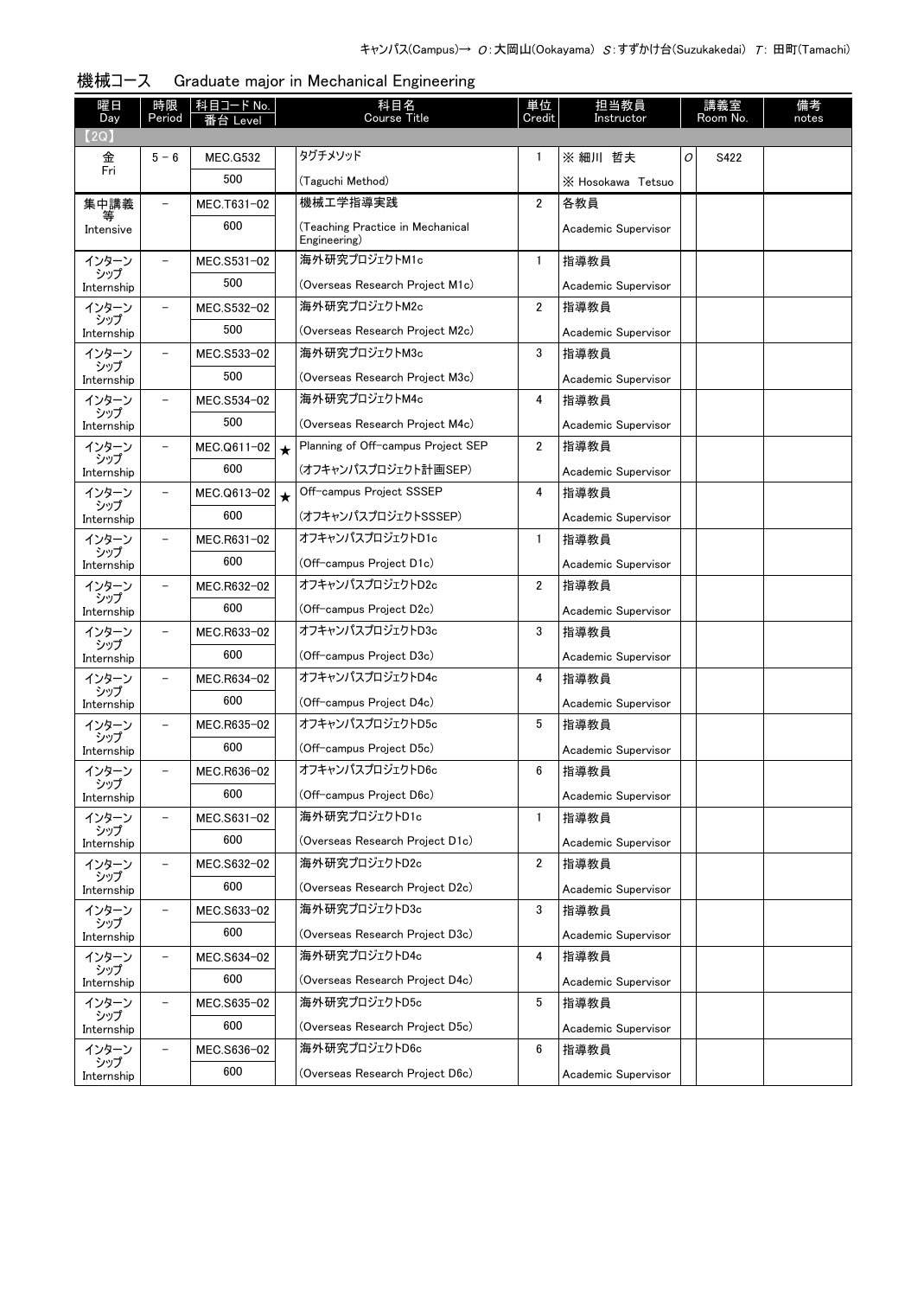| 曜日<br>Day          | 時限<br>Period             | 科目コード No.<br>番台 Level  |         | 科目名<br><b>Course Title</b>                         | 単位<br>Credit            | 担当教員<br>Instructor                        |   | 講義室<br>Room No. | 備考<br>notes   |
|--------------------|--------------------------|------------------------|---------|----------------------------------------------------|-------------------------|-------------------------------------------|---|-----------------|---------------|
| $(1 \sim 20)$      |                          |                        |         |                                                    |                         |                                           |   |                 |               |
| インターン<br>シップ       |                          | <b>SCE.Z403</b>        | $\star$ | International Dispatch Project B                   | 3                       | 指導教員                                      |   |                 | $O(1\sim 2Q)$ |
| Internship         |                          | 400                    |         | (国際派遣プロジェクトB)                                      |                         | Academic Supervisor                       |   |                 |               |
| 講究等                | $\overline{\phantom{0}}$ | <b>SCE.Z491</b>        |         | システム制御講究S1                                         | $\overline{\mathbf{2}}$ | 指導教員                                      |   |                 | $O(1\sim 2Q)$ |
| Seminar            |                          | 400                    |         | (Seminar in Systems and Control<br>Engineering S1) |                         | Academic Supervisor                       |   |                 |               |
| 講究等                | $\overline{\phantom{0}}$ | <b>SCE.Z591</b>        |         | システム制御講究S2                                         | $\overline{2}$          | 指導教員                                      |   |                 | $O(1\sim 2Q)$ |
| Seminar            |                          | 500                    |         | (Seminar in Systems and Control<br>Engineering S2) |                         | Academic Supervisor                       |   |                 |               |
| 講究等                |                          | <b>SCE.Z691</b>        |         | システム制御講究S3                                         | 2                       | 指導教員                                      |   |                 | $O(1\sim 2Q)$ |
| Seminar            |                          | 600                    |         | (Seminar in Systems and Control<br>Engineering S3) |                         | Academic Supervisor                       |   |                 |               |
| 講究等                |                          | <b>SCE.Z693</b>        |         | システム制御講究S4                                         | $\overline{2}$          | 指導教員                                      |   |                 | $O(1\sim 2Q)$ |
| Seminar            |                          | 600                    |         | (Seminar in Systems and Control<br>Engineering S4) |                         | Academic Supervisor                       |   |                 |               |
| 講究等                |                          | <b>SCE.Z695</b>        |         | システム制御講究S5                                         | 2                       | 指導教員                                      |   |                 | $O(1\sim 2Q)$ |
| Seminar            |                          | 600                    |         | (Seminar in Systems and Control<br>Engineering S5) |                         | Academic Supervisor                       |   |                 |               |
| (1Q)               |                          |                        |         |                                                    |                         |                                           |   |                 |               |
| 未定<br>To be        | -                        | SCE.Z614-01            |         | 特別派遣プロジェクト【1】                                      | 4                       | 指導教員                                      |   |                 |               |
| announced          |                          | 600                    |         | (Special visiting project【1】)                      |                         | Academic Supervisor                       |   |                 |               |
| 未定                 | $\overline{\phantom{0}}$ | SCE.Z615-01            | $\star$ | SSSEP Special Visiting Project <sup>[1]</sup>      | 4                       | 指導教員                                      |   |                 |               |
| To be<br>announced |                          | 600                    |         | (SSSEP特別派遣プロジェクト【1】)                               |                         | Academic Supervisor                       |   |                 |               |
| 月                  | $3 - 4$                  | <b>SCE.A503</b>        | $\star$ | Planning Algorithm                                 | 1                       | 倉林 大輔                                     | 0 | S223            |               |
| Mon                |                          | 500                    |         | (計画アルゴリズム)                                         |                         | Kurabayashi Daisuke                       |   |                 |               |
| 月                  | $5 - 6$                  | <b>SCE.A402</b>        |         | オブジェクト指向分析設計                                       | 1                       | 天谷 賢治                                     | O | W833            |               |
| Mon                |                          | 400                    |         | (Object Oriented Analysis and Design)              |                         | 中島 求ほか                                    |   |                 |               |
|                    |                          |                        |         |                                                    |                         | Amava Kenii<br>Nakashima Motomu<br>et al. |   |                 |               |
| 火                  | $3 - 4$                  | <b>SCE.C402</b>        | $\star$ | Robust Control                                     | 1                       | 藤田 政之                                     | 0 | S423            |               |
| Tue                |                          | 400                    |         | (ロバスト制御)                                           |                         | Fujita Masayuki                           |   |                 |               |
| 火                  | $5 - 6$                  | <b>SCE.I401</b>        | ★       | Advanced Course of Measurement and                 |                         | 原 精一郎                                     | 0 | W321            |               |
| Tue                |                          | 400                    |         | Signal Processing                                  |                         | Hara Seiichiro                            |   |                 |               |
|                    |                          |                        |         | (計測信号処理特論)<br>実システム設計論1                            |                         |                                           |   |                 |               |
| 木<br>Thu           | $3 - 4$                  | <b>SCE.S401</b><br>400 |         |                                                    | $\mathbf{1}$            | 井村 順一<br>小酒 英範 ほか                         | 0 | S223            |               |
|                    |                          |                        |         | (Practical System Design1)                         |                         | Imura Jun-Ichi                            |   |                 |               |
|                    |                          |                        |         |                                                    |                         | Kosaka Hidenori et<br>al.                 |   |                 |               |
| 金<br>Fri           | $7 - 8$                  | <b>SCE.C532</b>        |         | Nonlinear Control: Geometric Approach              | $\mathbf{1}$            | 三平 満司                                     | 0 | S422            |               |
|                    |                          | 500                    |         | (幾何学的非線形制御)                                        |                         | Sampei Mitsuji                            |   |                 |               |
| インターン<br>シップ       |                          | SCE.Z510-01            |         | 修士インターンシップ(システム制御)A1【1】                            | 2                       | 指導教員                                      |   |                 |               |
| Internship         |                          | 500                    |         | (MC Internship (Systems & Control)<br>A1【1】)       |                         | Academic Supervisor                       |   |                 |               |
| インターン<br>シップ       |                          | SCE.Z511-01            |         | 修士インターンシップ(システム制御)A2【1】                            | $\overline{2}$          | 指導教員                                      |   |                 |               |
| Internship         |                          | 500                    |         | (MC Internship (Systems & Control)<br>A2【1】)       |                         | Academic Supervisor                       |   |                 |               |
| インターン<br>シップ       |                          | SCE.Z512-01            |         | 修士インターンシップ (システム制御)B1【1】                           | $\mathbf{1}$            | 指導教員                                      |   |                 |               |
| Internship         |                          | 500                    |         | (MC Internship (Systems & Control)<br>B1[1]        |                         | Academic Supervisor                       |   |                 |               |
| インターン<br>シップ       | $\qquad \qquad -$        | SCE.Z513-01            |         | 修士インターンシップ (システム制御)B2【1】                           | $\mathbf{1}$            | 指導教員                                      |   |                 |               |
| Internship         |                          | 500                    |         | (MC Internship (Systems & Control)<br>B2[1]        |                         | Academic Supervisor                       |   |                 |               |
| インターン<br>シップ       | $\overline{\phantom{0}}$ | SCE.Z610-01            |         | 博士インターンシップ (システム制御)A1【1】                           | $\overline{2}$          | 指導教員                                      |   |                 |               |
| Internship         |                          | 600                    |         | (DC Internship (Systems & Control)<br>A1【1】)       |                         | Academic Supervisor                       |   |                 |               |

# システム制御コース Graduate major in Systems and Control Engineering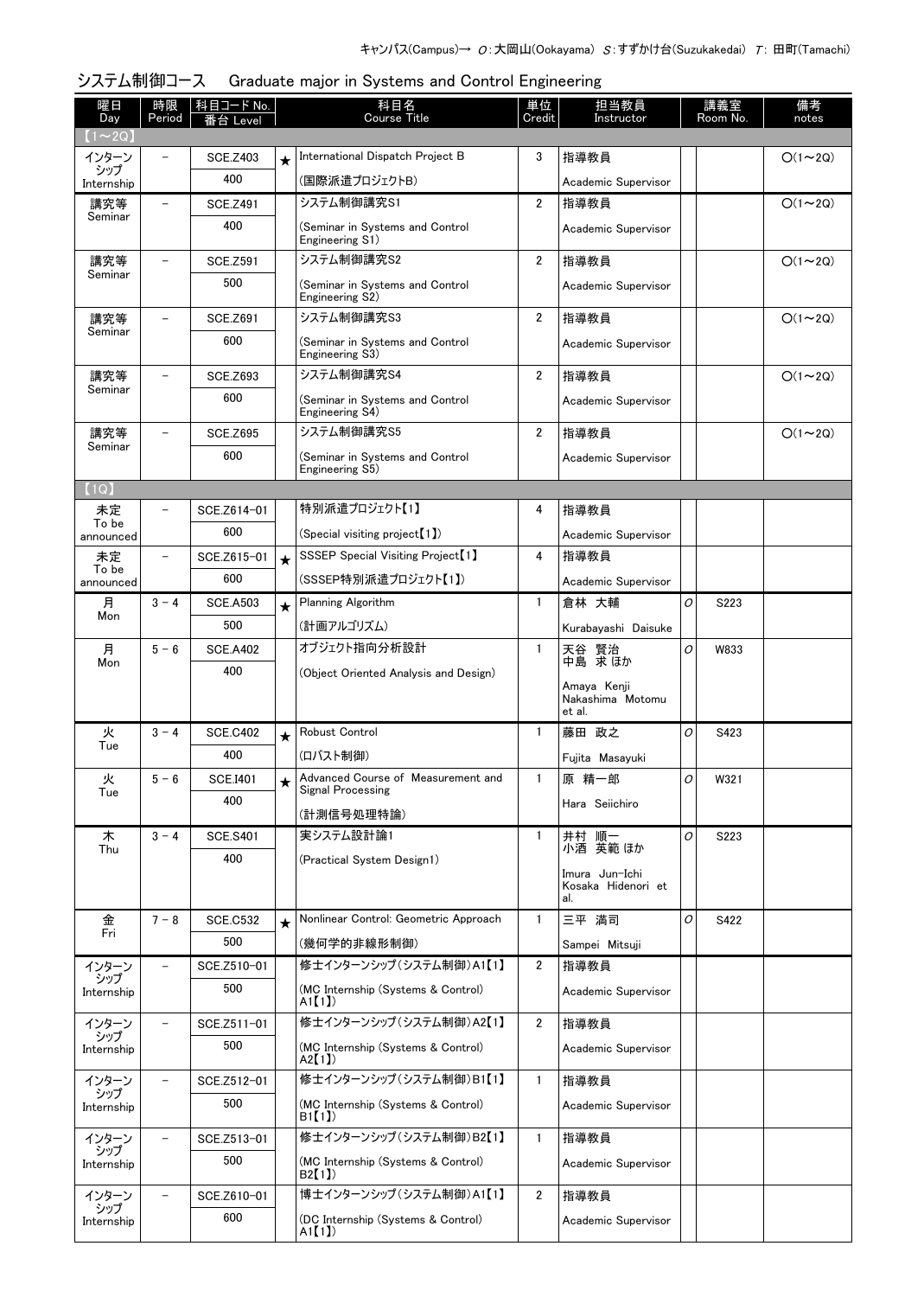| 曜日<br>Day          | 時限<br>Period             | │科目コード No.<br>番台 Level |         | 科目名<br><b>Course Title</b>                                   | 単位<br>Credit   | 担当教員<br>Instructor                      |   | 講義室<br>Room No. | 備考<br>notes |
|--------------------|--------------------------|------------------------|---------|--------------------------------------------------------------|----------------|-----------------------------------------|---|-----------------|-------------|
| 【1Q】               |                          |                        |         |                                                              |                |                                         |   |                 |             |
| インターン<br>シップ       |                          | SCE.Z611-01            |         | 博士インターンシップ (システム制御)A2【1】                                     | 2              | 指導教員                                    |   |                 |             |
| Internship         |                          | 600                    |         | (DC Internship (Systems & Control)<br>$A2$ [1])              |                | Academic Supervisor                     |   |                 |             |
| インターン<br>シップ       |                          | SCE.Z612-01            |         | 博士インターンシップ(システム制御)B1【1】                                      | $\mathbf{1}$   | 指導教員                                    |   |                 |             |
| Internship         |                          | 600                    |         | (DC Internship (Systems & Control)<br>B <sub>1</sub> (1)     |                | Academic Supervisor                     |   |                 |             |
| インターン              | $\overline{\phantom{0}}$ | SCE.Z613-01            |         | 博士インターンシップ(システム制御)B2【1】                                      | $\mathbf{1}$   | 指導教員                                    |   |                 |             |
| シップ<br>Internship  |                          | 600                    |         | (DC Internship (Systems & Control)<br>B2(1)                  |                | Academic Supervisor                     |   |                 |             |
| 講究等                | $\overline{\phantom{0}}$ | SCE.Z681-01            |         | 研究プロセスA1                                                     | $\overline{2}$ | 指導教員                                    |   |                 |             |
| Seminar            |                          | 600                    |         | (Research Process A1)                                        |                | Academic Supervisor                     |   |                 |             |
| 講究等                | $\overline{\phantom{0}}$ | SCE.Z682-01            |         | 研究プロセスA2                                                     | $\overline{2}$ | 指導教員                                    |   |                 |             |
| Seminar            |                          | 600                    |         | (Research Process A2)                                        |                | Academic Supervisor                     |   |                 |             |
| 講究等                |                          | SCE.Z683-01            |         | 研究プロセスA3                                                     | $\overline{2}$ | 指導教員                                    |   |                 |             |
| Seminar            |                          | 600                    |         | (Research Process A3)                                        |                | Academic Supervisor                     |   |                 |             |
| 講究等                |                          | SCE.Z684-01            |         | 研究プロセスB1                                                     | $\mathbf{1}$   | 指導教員                                    |   |                 |             |
| Seminar            |                          | 600                    |         | (Research Process B1)                                        |                |                                         |   |                 |             |
|                    |                          |                        |         | 研究プロセスB2                                                     |                | Academic Supervisor                     |   |                 |             |
| 講究等<br>Seminar     |                          | SCE.Z685-01            |         |                                                              | $\mathbf{1}$   | 指導教員                                    |   |                 |             |
|                    |                          | 600                    |         | (Research Process B2)                                        |                | Academic Supervisor                     |   |                 |             |
| 講究等<br>Seminar     |                          | SCE.Z686-01            |         | 研究プロセスB3                                                     | $\mathbf{1}$   | 指導教員                                    |   |                 |             |
|                    |                          | 600                    |         | (Research Process B3)                                        |                | Academic Supervisor                     |   |                 |             |
| 講究等<br>Seminar     |                          | SCE.Z687-01            |         | 研究プロセスB4                                                     | $\mathbf{1}$   | 指導教員                                    |   |                 |             |
|                    |                          | 600                    |         | (Research Process B4)                                        |                | Academic Supervisor                     |   |                 |             |
| 講究等<br>Seminar     |                          | SCE.Z688-01            |         | 研究プロセスB5                                                     | $\mathbf{1}$   | 指導教員                                    |   |                 |             |
|                    |                          | 600                    |         | (Research Process B5)                                        |                | Academic Supervisor                     |   |                 |             |
| 講究等                |                          | SCE.Z689-01            |         | 研究プロセスB6                                                     | $\mathbf{1}$   | 指導教員                                    |   |                 |             |
| Seminar            |                          | 600                    |         | (Research Process B6)                                        |                | Academic Supervisor                     |   |                 |             |
| 【2Q】               |                          |                        |         |                                                              |                |                                         |   |                 |             |
| 未定                 |                          | SCE.Z614-02            |         | 特別派遣プロジェクト【2】                                                | 4              | 指導教員                                    |   |                 |             |
| To be<br>announced |                          | 600                    |         | (Special visiting project <sup>[2]</sup> )                   |                | Academic Supervisor                     |   |                 |             |
| 未定                 |                          | SCE.Z615-02            | $\star$ | SSSEP Special Visiting Project <sup>[2]</sup>                | 4              | 指導教員                                    |   |                 |             |
| To be<br>announced |                          | 600                    |         | (SSSEP特別派遣プロジェクト【2】)                                         |                | Academic Supervisor                     |   |                 |             |
| 月                  | $3 - 4$                  | <b>SCE.M402</b>        | $\star$ | Modeling of Bio-Systems I                                    | 1              | 中島 求<br>倉林 大輔                           | O | H113            |             |
| Mon                |                          | 400                    |         | (生体システムモデリング I)                                              |                |                                         |   |                 |             |
|                    |                          |                        |         |                                                              |                | Nakashima Motomu<br>Kurabayashi Daisuke |   |                 |             |
| 月                  | $5 - 6$                  | <b>SCE.A403</b>        |         | プログラミング演習                                                    | $\mathbf{1}$   | ※ 小野寺 栄吉<br>原 精一郎                       | 0 | 南4号館情           |             |
| Mon                |                          | 400                    |         | (Programming Workshop)                                       |                |                                         |   | 報ネットワー<br>ク演習室第 |             |
|                    |                          |                        |         |                                                              |                | X Onodera Eikichi<br>Hara Seiichiro     |   | 2               |             |
| 火                  | $7 - 8$                  | <b>SCE.M401</b>        | ★       | Numerical Analysis of Heat Transfer and<br><b>Fluid Flow</b> | $\mathbf{1}$   | 小酒 英範                                   | O | S422            |             |
| Tue                |                          | 400                    |         |                                                              |                | Kosaka Hidenori                         |   |                 |             |
| 金                  | $3 - 4$                  | <b>SCE.A504</b>        |         | (熱流体モデリング)<br>Advanced Course of Computational               | $\mathbf{1}$   |                                         | 0 | W833            |             |
| Fri                |                          | 500                    | $\star$ | <b>Mechanics</b>                                             |                | 天谷 賢治<br>宮崎 祐介                          |   |                 |             |
|                    |                          |                        |         | (計算力学特論)                                                     |                | Amaya Kenji<br>Miyazaki Yusuke          |   |                 |             |
| インターン              |                          | SCE.Z510-02            |         | 修士インターンシップ(システム制御)A1【2】                                      | 2              | 指導教員                                    |   |                 |             |
| シップ<br>Internship  |                          | 500                    |         | (MC Internship (Systems & Control)<br>A1[2]                  |                | Academic Supervisor                     |   |                 |             |
| インターン              |                          | SCE.Z511-02            |         | 修士インターンシップ (システム制御)A2【2】                                     | $\overline{2}$ | 指導教員                                    |   |                 |             |
| シップ                |                          | 500                    |         |                                                              |                |                                         |   |                 |             |
| Internship         |                          |                        |         | (MC Internship (Systems & Control)<br>A2[2]                  |                | Academic Supervisor                     |   |                 |             |

#### システム制御コース Graduate major in Systems and Control Engineering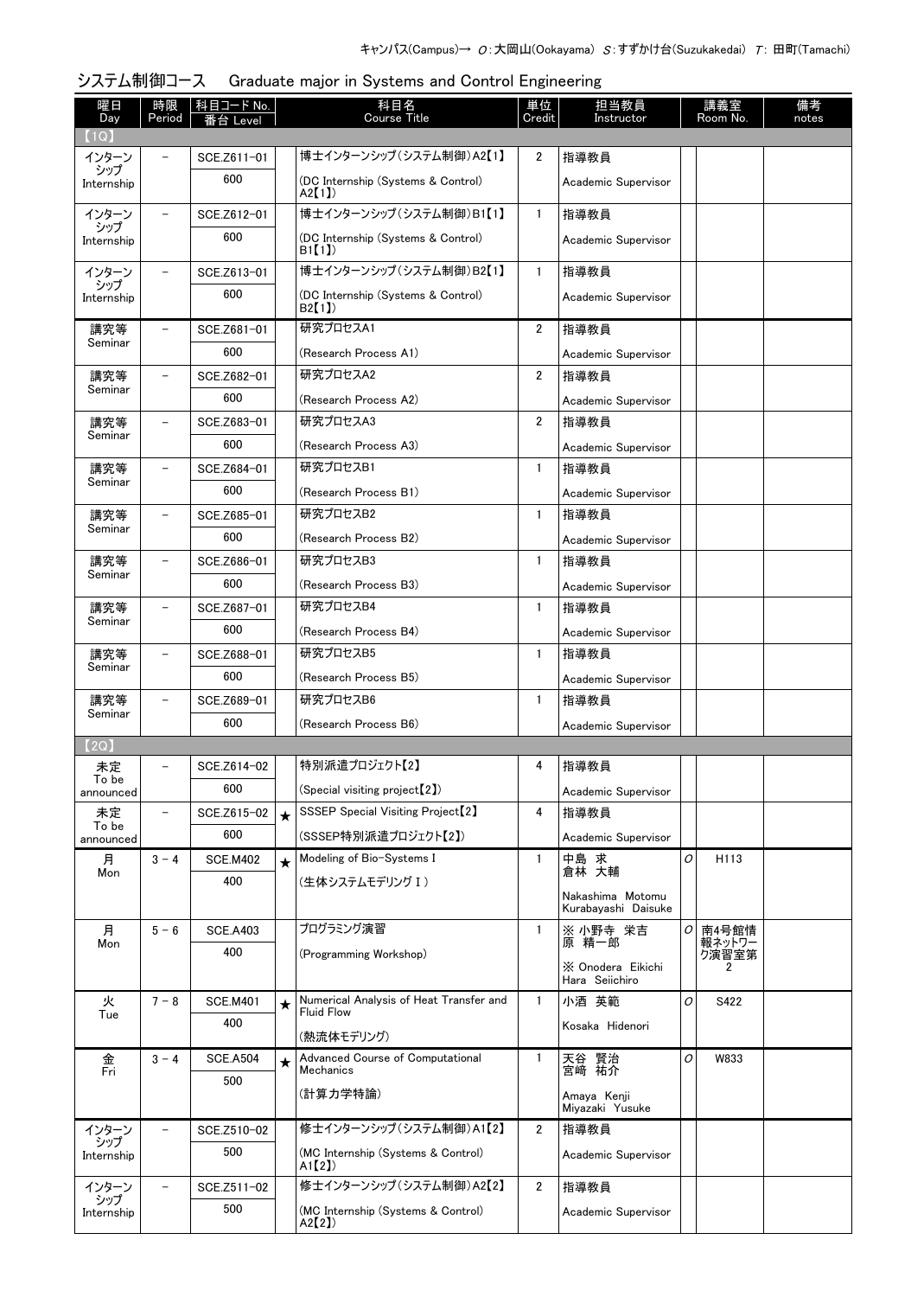| 曜日                | 時限                       | 科目コード No.   | 科目名                                             | 単位             | 担当教員                | 講義室      | 備考    |
|-------------------|--------------------------|-------------|-------------------------------------------------|----------------|---------------------|----------|-------|
| Day<br>【2Q】       | Period                   | 番台 Level    | <b>Course Title</b>                             | Credit         | Instructor          | Room No. | notes |
| インターン             |                          | SCE.Z512-02 | 修士インターンシップ (システム制御)B1【2】                        | 1              | 指導教員                |          |       |
| シップ<br>Internship |                          | 500         | (MC Internship (Systems & Control)<br>B1【2】     |                | Academic Supervisor |          |       |
| インターン             | $\overline{\phantom{0}}$ | SCE.Z513-02 | 修士インターンシップ (システム制御)B2【2】                        | $\mathbf{1}$   | 指導教員                |          |       |
| シップ<br>Internship |                          | 500         | (MC Internship (Systems & Control)<br>B2(2)     |                | Academic Supervisor |          |       |
| インターン             | $\overline{\phantom{0}}$ | SCE.Z610-02 | 博士インターンシップ (システム制御)A1【2】                        | $\overline{2}$ | 指導教員                |          |       |
| シップ<br>Internship |                          | 600         | (DC Internship (Systems & Control)<br>$A1$ [2]) |                | Academic Supervisor |          |       |
| インターン             |                          | SCE.Z611-02 | 博士インターンシップ (システム制御)A2【2】                        | 2              | 指導教員                |          |       |
| シップ<br>Internship |                          | 600         | (DC Internship (Systems & Control)<br>A2[2])    |                | Academic Supervisor |          |       |
| インターン             |                          | SCE.Z612-02 | 博士インターンシップ (システム制御)B1【2】                        | $\mathbf{1}$   | 指導教員                |          |       |
| シップ<br>Internship |                          | 600         | (DC Internship (Systems & Control)<br>B1(2)     |                | Academic Supervisor |          |       |
| インターン             |                          | SCE.Z613-02 | 博士インターンシップ(システム制御)B2【2】                         | $\mathbf{1}$   | 指導教員                |          |       |
| シップ<br>Internship |                          | 600         | (DC Internship (Systems & Control)<br>B2(2)     |                | Academic Supervisor |          |       |
| 講究等               |                          | SCE.Z681-02 | 研究プロセスA1                                        | $\overline{2}$ | 指導教員                |          |       |
| Seminar           |                          | 600         | (Research Process A1)                           |                | Academic Supervisor |          |       |
| 講究等               | $\overline{\phantom{0}}$ | SCE.Z682-02 | 研究プロセスA2                                        | 2              | 指導教員                |          |       |
| Seminar           |                          | 600         | (Research Process A2)                           |                | Academic Supervisor |          |       |
| 講究等               | $\overline{\phantom{0}}$ | SCE.Z683-02 | 研究プロセスA3                                        | $\overline{2}$ | 指導教員                |          |       |
| Seminar           |                          | 600         | (Research Process A3)                           |                | Academic Supervisor |          |       |
| 講究等               | $\overline{\phantom{0}}$ | SCE.Z684-02 | 研究プロセスB1                                        | 1              | 指導教員                |          |       |
| Seminar           |                          | 600         | (Research Process B1)                           |                | Academic Supervisor |          |       |
| 講究等               | $\overline{\phantom{0}}$ | SCE.Z685-02 | 研究プロセスB2                                        | $\mathbf{1}$   | 指導教員                |          |       |
| Seminar           |                          | 600         | (Research Process B2)                           |                | Academic Supervisor |          |       |
| 講究等               | $\overline{\phantom{0}}$ | SCE.Z686-02 | 研究プロセスB3                                        | 1              | 指導教員                |          |       |
| Seminar           |                          | 600         | (Research Process B3)                           |                | Academic Supervisor |          |       |
| 講究等               |                          | SCE.Z687-02 | 研究プロセスB4                                        | 1.             | 指導教員                |          |       |
| Seminar           |                          | 600         | (Research Process B4)                           |                | Academic Supervisor |          |       |
| 講究等               | $\overline{\phantom{0}}$ | SCE.Z688-02 | 研究プロセスB5                                        | 1              | 指導教員                |          |       |
| Seminar           |                          | 600         | (Research Process B5)                           |                | Academic Supervisor |          |       |
| 講究等               | $\overline{\phantom{0}}$ | SCE.Z689-02 | 研究プロセスB6                                        | 1              | 指導教員                |          |       |
| Seminar           |                          | 600         | (Research Process B6)                           |                | Academic Supervisor |          |       |

#### システム制御コース Graduate major in Systems and Control Engineering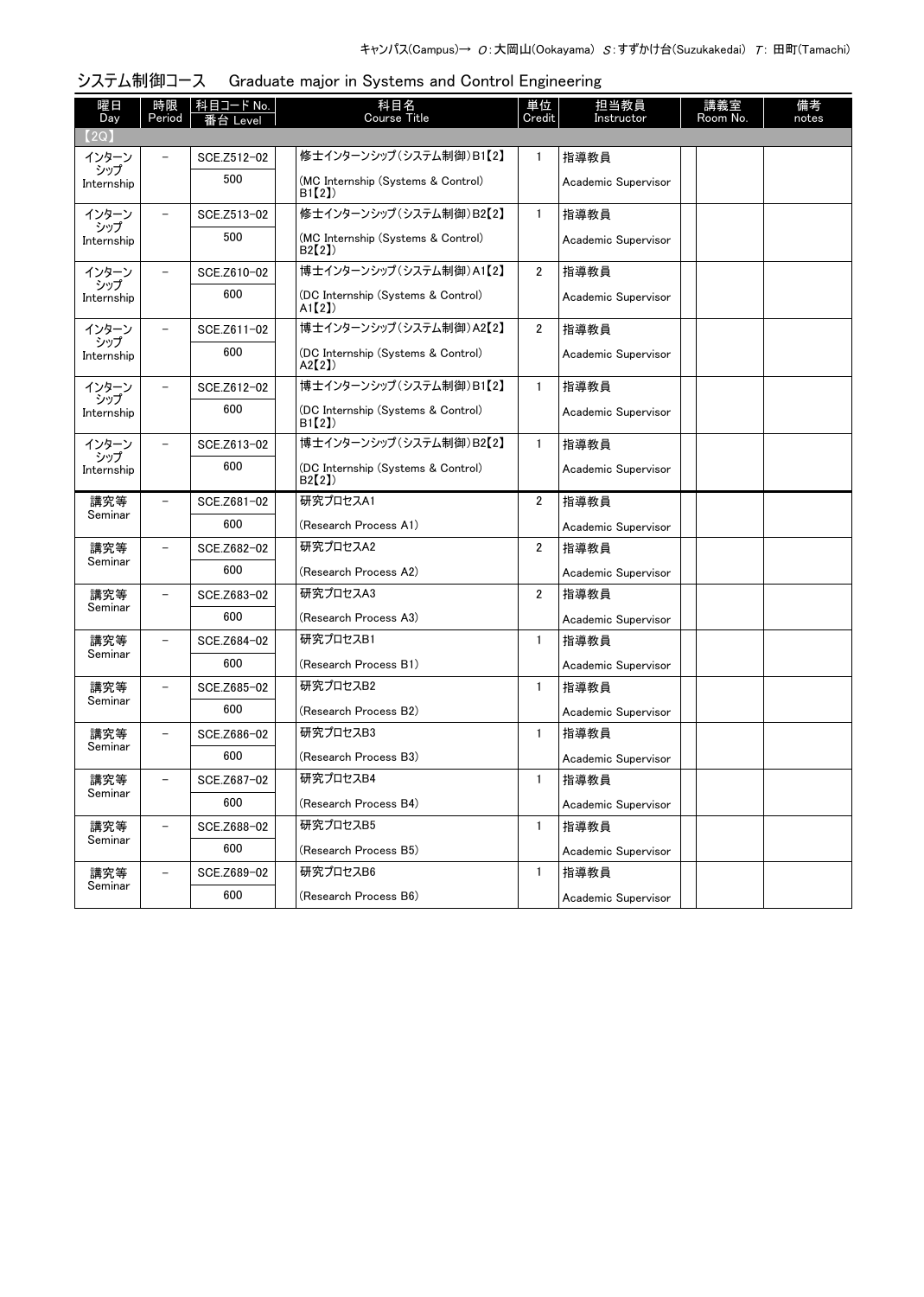| 曜日<br>Day         | 時限<br>Period             | 科目コード No.<br>番台 Level |            | 科目名<br><b>Course Title</b>                                       | 単位<br>Credit   | 担当教員<br>Instructor                  | 講義室<br>Room No. | 備考<br>notes   |
|-------------------|--------------------------|-----------------------|------------|------------------------------------------------------------------|----------------|-------------------------------------|-----------------|---------------|
| $(1\sim2Q)$       |                          |                       |            |                                                                  |                |                                     |                 |               |
| 集中講義              | $\overline{\phantom{a}}$ | <b>CAP.P494</b>       | $\bigstar$ | <b>Advanced Nano Science</b>                                     | 2              | 中嶋 健<br>※ 潘 偉 ほか                    |                 | $O(1\sim 2Q)$ |
| 等<br>Intensive    |                          | 400                   |            | (ナノ科学特論)                                                         |                |                                     |                 |               |
|                   |                          |                       |            |                                                                  |                | Nakaiima Ken<br>X Pan Wei et al.    |                 |               |
| 集中講義              |                          | EEE.R412              | $\star$    | International Communication II                                   | $\mathbf{1}$   | 梶川 浩太郎                              |                 | $O(1\sim 2Q)$ |
| Intensive         |                          | 400                   |            | (国際コミュニケーションII)                                                  |                | 大見 俊一郎                              |                 |               |
|                   |                          |                       |            |                                                                  |                | Kaiikawa Kotaro<br>Ohmi Shun-Ichiro |                 |               |
| 集中講義              |                          | EEE.R422              | $\star$    | Academic Presentation II                                         | $\mathbf{1}$   | 梶川 浩太郎                              |                 | $O(1\sim 2Q)$ |
| 等<br>Intensive    |                          | 400                   |            | (アカデミックプレゼンテーションII)                                              |                | 大見 俊一郎                              |                 |               |
|                   |                          |                       |            |                                                                  |                | Kajikawa Kotaro<br>Ohmi Shun-Ichiro |                 |               |
| 集中講義              |                          | <b>EEE.Z472</b>       | $\star$    | Seminar for Cultivating International                            | $\mathbf{1}$   | 梶川 浩太郎                              |                 | $O(1\sim 2Q)$ |
| 等<br>Intensive    |                          | 400                   |            | Understanding II                                                 |                | 大見 俊一郎                              |                 |               |
|                   |                          |                       |            | (国際交流演習II)                                                       |                | Kajikawa Kotaro<br>Ohmi Shun-Ichiro |                 |               |
| 集中講義              | $\overline{\phantom{m}}$ | MAT.M402-02           | $\star$    | Characterization of Nanomaterials [b]                            | $\overline{2}$ | 中村」吉男                               |                 | $O(1\sim 2Q)$ |
| 等<br>Intensive    |                          | 400                   |            | (ナノ材料計測【b】)                                                      |                | 史蹟                                  |                 | <b>ACEEES</b> |
|                   |                          |                       |            |                                                                  |                | Nakamura Yoshio<br>Shi Ji           |                 |               |
| 集中講義              |                          | MAT.M407-02           | $\bigstar$ | Advanced Solid State Physics [b]                                 | $\overline{2}$ | 岩本 光正                               |                 | $O(1\sim 2Q)$ |
| Intensive         |                          | 400                   |            | (固体物理特論【b】)                                                      |                | Iwamoto Mitsumasa                   |                 | <b>ACEEES</b> |
| 集中講義              |                          | EEE.R512              | $\star$    | International Communication IV                                   | $\mathbf{1}$   | 梶川 浩太郎                              |                 | $O(1\sim 2Q)$ |
| Intensive         |                          | 500                   |            | (国際コミュニケーションIV)                                                  |                | 大見 俊一郎                              |                 |               |
|                   |                          |                       |            |                                                                  |                | Kajikawa Kotaro<br>Ohmi Shun-Ichiro |                 |               |
| 集中講義              | $\overline{\phantom{a}}$ | <b>EEE.R522</b>       | $\star$    | Academic Presentation IV                                         | $\mathbf{1}$   | 梶川 浩太郎<br>大見 俊一郎                    |                 | $O(1\sim 2Q)$ |
| 等<br>Intensive    |                          | 500                   |            | (アカデミックプレゼンテーションIV)                                              |                |                                     |                 |               |
|                   |                          |                       |            |                                                                  |                | Kajikawa Kotaro<br>Ohmi Shun-Ichiro |                 |               |
| 集中講義              |                          | EEE.R551-01           | $\star$    | Study Abroad (Master Course) A                                   | $\mathbf{1}$   | コース主任                               |                 | $O(1\sim 2Q)$ |
| 等<br>Intensive    |                          | 500                   |            | (海外留学(修士)A)                                                      |                | Head                                |                 |               |
| 集中講義              | $\overline{\phantom{m}}$ | EEE.R552-01           | $\star$    | Study Abroad (Master Course) B                                   | 2              | コース主任                               |                 | $O(1\sim 2Q)$ |
| 等<br>Intensive    |                          | 500                   |            | (海外留学(修士)B)                                                      |                | Head                                |                 |               |
| 集中講義              | $\overline{\phantom{a}}$ | EEE.R553-01           | $\star$    | Study Abroad (Master Course) C                                   | 4              | コース主任                               |                 | $O(1\sim 2Q)$ |
| 等<br>Intensive    |                          | 500                   |            | (海外留学(修士)C)                                                      |                | Head                                |                 |               |
| 集中講義              | $\overline{\phantom{a}}$ | EEE.R554-01           | $\star$    | Study Abroad (Master Course) D                                   | 6              | コース主任                               |                 | $O(1\sim 2Q)$ |
| 等<br>Intensive    |                          | 500                   |            | (海外留学(修士)D)                                                      |                | Head                                |                 |               |
| 集中講義              |                          | EEE.G611              |            | 電気電子工学特別講義第一                                                     | 1              | コース主任                               |                 | $O(1\sim 2Q)$ |
| Intensive         |                          | 600                   |            | (Special Lecture I on Electrical and                             |                | Head                                |                 |               |
| 集中講義              | $\overline{\phantom{a}}$ | EEE.R601-01           |            | Electronic Engineering)<br>教授法トレーニング                             | $\mathbf{1}$   | コース主任                               |                 | $O(1\sim 2Q)$ |
| 等                 |                          | 600                   |            | (Training on Teaching Technique)                                 |                |                                     |                 |               |
| Intensive<br>集中講義 | $\equiv$                 | EEE.R611-01           | $\star$    | Doctor Course Colloquium                                         | $\mathbf{1}$   | Head<br>庄司 雄哉                       |                 | $O(1\sim 2Q)$ |
| 等                 |                          | 600                   |            | (博士コロキウム)                                                        |                | Shoji Yuya                          |                 |               |
| Intensive<br>集中講義 | $\overline{\phantom{a}}$ | EEE.R621-01           | $\star$    | <b>International Presentations</b>                               | $\mathbf{1}$   | コース主任                               |                 | $O(1\sim 2Q)$ |
| 等                 |                          | 600                   |            | (国際プレゼンテーション)                                                    |                | Head                                |                 |               |
| Intensive<br>集中講義 | $\overline{\phantom{a}}$ | EEE.R631-01           |            | 電気電子工学特別解析                                                       | $\overline{2}$ | コース主任                               |                 | $O(1\sim 2Q)$ |
| 等                 |                          | 600                   |            | (Special Analysis on Electrical and                              |                | Head                                |                 |               |
| Intensive         |                          |                       |            | Electronic Engineering)                                          |                |                                     |                 |               |
| 集中講義              | $\overline{\phantom{a}}$ | EEE.R641-01           |            | 電気電子工学実践研究                                                       | 2              | コース主任                               |                 | $O(1\sim 2Q)$ |
| Intensive         |                          | 600                   |            | (Practical Research on Electrical and<br>Electronic Engineering) |                | Head                                |                 |               |
| 集中講義              |                          | EEE.R651-01           | $\star$    | Study Abroad (Doctor Course) A                                   | $\mathbf{1}$   | コース主任                               |                 | $O(1\sim 2Q)$ |
| Intensive         |                          | 600                   |            | (海外留学(博士)A)                                                      |                | Head                                |                 |               |

# 電気電子コース Graduate major in Electrical and Electronic Engineering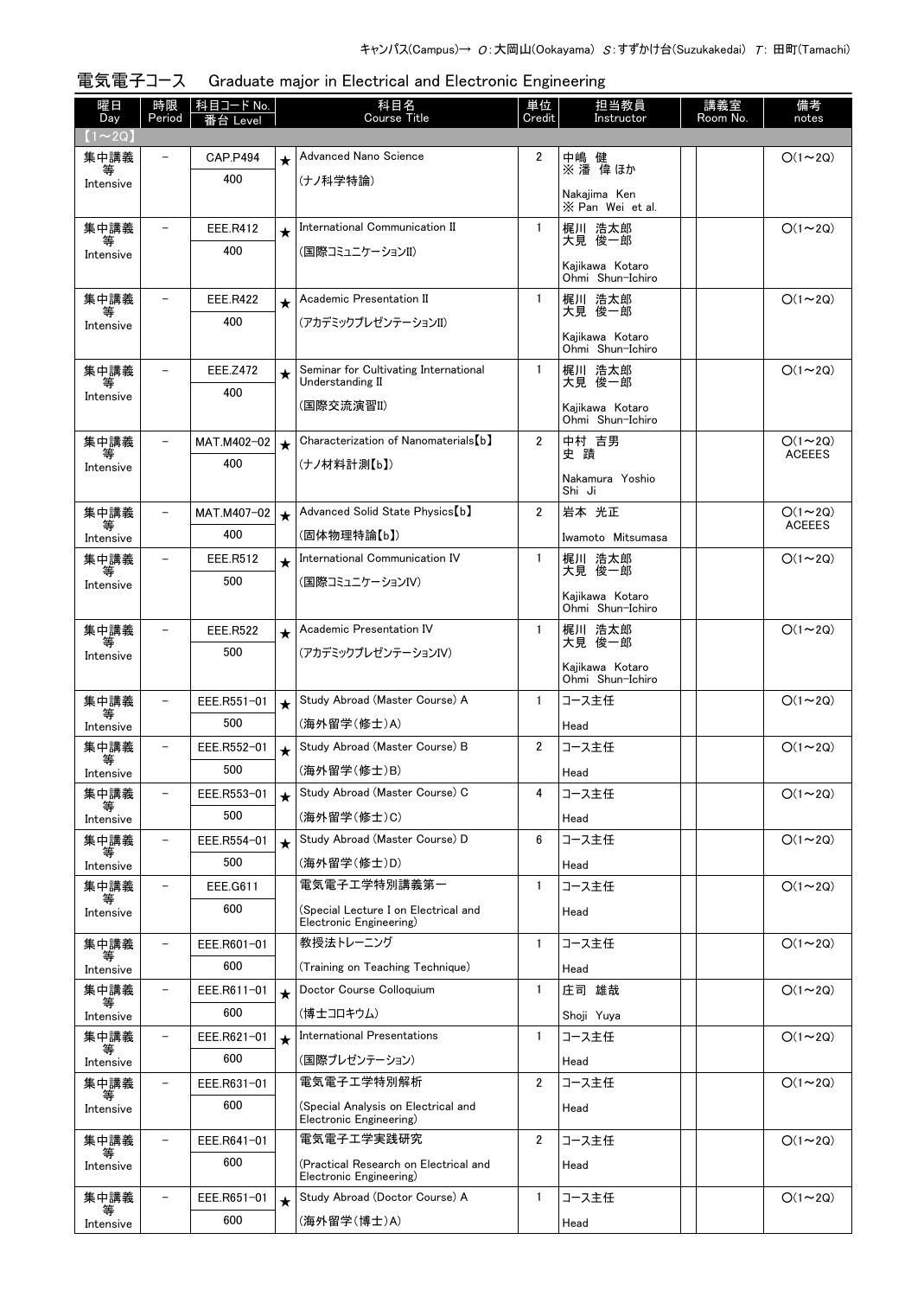| 曜日<br>Day         | 時限<br>Period             | <u> 科目コード No.</u><br>番台 Level |         | 科目名<br><b>Course Title</b>                               | 単位<br>Credit   | 担当教員<br>Instructor                               |   | 講義室<br>Room No. | 備考<br>notes         |
|-------------------|--------------------------|-------------------------------|---------|----------------------------------------------------------|----------------|--------------------------------------------------|---|-----------------|---------------------|
| $(1\sim2Q)$       |                          |                               |         |                                                          |                |                                                  |   |                 |                     |
| 集中講義              |                          | EEE.R652-01                   | $\star$ | Study Abroad (Doctor Course) B                           | $\overline{2}$ | コース主任                                            |   |                 | $O(1\sim 2Q)$       |
| 等<br>Intensive    |                          | 600                           |         | (海外留学(博士)B)                                              |                | Head                                             |   |                 |                     |
| 集中講義              | -                        | EEE.R653-01                   | $\star$ | Study Abroad (Doctor Course) C                           | 4              | コース主任                                            |   |                 | $O(1\sim 2Q)$       |
| Intensive         |                          | 600                           |         | (海外留学(博士)C)                                              |                | Head                                             |   |                 |                     |
| 集中講義              | $\overline{\phantom{0}}$ | EEE.R654-01                   | $\star$ | Study Abroad (Doctor Course) D                           | 6              | コース主任                                            |   |                 | $O(1\sim 2Q)$       |
| 等<br>Intensive    |                          | 600                           |         | (海外留学(博士)D)                                              |                | Head                                             |   |                 |                     |
| インターン             |                          | EEE.R561-01                   |         | インターンシップ (修士)A                                           | $\mathbf{1}$   | コース主任                                            |   |                 | $O(1\sim 2Q)$       |
| シップ<br>Internship |                          | 500                           |         | (Internship (Master Course) A)                           |                | Head                                             |   |                 |                     |
| インターン             | $\overline{\phantom{0}}$ | EEE.R562-01                   |         | インターンシップ(修士)B                                            | $\overline{2}$ | コース主任                                            |   |                 | $O(1\sim 2Q)$       |
| シップ<br>Internship |                          | 500                           |         | (Internship (Master Course) B)                           |                | Head                                             |   |                 |                     |
| インターン             | $\overline{\phantom{0}}$ | EEE.R563-01                   |         | インターンシップ (修士)C                                           | 4              | コース主任                                            |   |                 | $O(1\sim 2Q)$       |
| シップ<br>Internship |                          | 500                           |         | (Internship (Master Course) C)                           |                | Head                                             |   |                 |                     |
| インターン             | $\overline{\phantom{0}}$ | EEE.R564-01                   |         | インターンシップ(修士)D                                            | 6              | コース主任                                            |   |                 | $O(1\sim 2Q)$       |
| シップ<br>Internship |                          | 500                           |         | (Internship (Master Course) D)                           |                | Head                                             |   |                 |                     |
| インターン             | $\overline{\phantom{0}}$ | EEE.R661-01                   |         | インターンシップ (博士)A                                           | $\mathbf{1}$   | コース主任                                            |   |                 | $O(1\sim 2Q)$       |
| シップ<br>Internship |                          | 600                           |         | (Internship (Doctor Course) A)                           |                | Head                                             |   |                 |                     |
| インターン             | -                        | EEE.R662-01                   |         | インターンシップ(博士)B                                            | $\overline{2}$ | コース主任                                            |   |                 | $O(1\sim 2Q)$       |
| シップ<br>Internship |                          | 600                           |         | (Internship (Doctor Course) B)                           |                | Head                                             |   |                 |                     |
| インターン             | -                        | EEE.R663-01                   |         | インターンシップ (博士)C                                           | 4              | コース主任                                            |   |                 | $O(1\sim 2Q)$       |
| シップ<br>Internship |                          | 600                           |         | (Internship (Doctor Course) C)                           |                | Head                                             |   |                 |                     |
| インターン             | -                        | EEE.R664-01                   |         | インターンシップ (博士)D                                           | 6              | コース主任                                            |   |                 | $O(1\sim 2Q)$       |
| シップ<br>Internship |                          | 600                           |         | (Internship (Doctor Course) D)                           |                | Head                                             |   |                 |                     |
| 講究等               | $\overline{\phantom{a}}$ | EEE.Z491                      |         | 電気電子工学講究S1                                               | $\overline{2}$ | 指導教員                                             |   |                 | $O(1\sim 2Q)$       |
| Seminar           |                          | 400                           |         | (Seminar S1 on Electrical and Electronic                 |                | Academic Supervisor                              |   |                 |                     |
|                   |                          |                               |         | Engineering)                                             |                |                                                  |   |                 |                     |
| 講究等<br>Seminar    | $\overline{\phantom{a}}$ | EEE.Z591                      |         | 電気電子工学講究S2                                               | $\overline{2}$ | 指導教員                                             |   |                 | $O(1\sim 2Q)$       |
|                   |                          | 500                           |         | (Seminar S2 on Electrical and Electronic<br>Engineering) |                | Academic Supervisor                              |   |                 |                     |
| 講究等               |                          | EEE.Z691                      |         | 電気電子工学講究S3                                               | 2              | 指導教員                                             |   |                 | $O(1\sim 2Q)$       |
| Seminar           |                          | 600                           |         | (Seminar S3 on Electrical and Electronic                 |                | Academic Supervisor                              |   |                 |                     |
|                   |                          |                               |         | Engineering)                                             |                |                                                  |   |                 |                     |
| 講究等<br>Seminar    |                          | <b>EEE.Z693</b>               |         | 電気電子工学講究S4                                               | $\overline{2}$ | 指導教員                                             |   |                 | $O(1\sim 2Q)$       |
|                   |                          | 600                           |         | (Seminar S4 on Electrical and Electronic<br>Engineering) |                | Academic Supervisor                              |   |                 |                     |
| 講究等               |                          | <b>EEE.Z695</b>               |         | 電気電子工学講究S5                                               | $\overline{2}$ | 指導教員                                             |   |                 | $O(1\sim 2Q)$       |
| Seminar           |                          | 600                           |         | (Seminar S5 on Electrical and Electronic                 |                | Academic Supervisor                              |   |                 |                     |
|                   |                          |                               |         | Engineering)                                             |                |                                                  |   |                 |                     |
| (1Q)<br>月         | $1 - 2$                  | <b>EEE.C441</b>               |         | VLSI工学第一                                                 | 2              |                                                  | S | G221            | $\bullet$ (Mon Thu) |
| Mon               |                          | 400                           |         | (VLSI Technology I)                                      |                | 若林 整<br>角嶋 邦之                                    |   |                 | <b>ACEEES</b>       |
|                   |                          |                               |         |                                                          |                | Wakabayashi Hitoshi<br>Kakushima Kuniyuki        |   |                 |                     |
| 月                 | $3 - 4$                  | EEE.D431                      |         | 光と物質基礎論 I                                                | $\overline{2}$ | 梶川 浩太郎                                           | S | G221            | $\bullet$ (Mon Thu) |
| Mon               |                          | 400                           |         | (Fundamentals of Light and Matter I)                     |                | 宗片 比呂夫 ほか                                        |   |                 | <b>ACEEES</b>       |
|                   |                          |                               |         |                                                          |                | Kajikawa Kotaro<br>Munekata Hiro et al.          |   |                 |                     |
| 月                 | $5 - 6$                  | EEE.P421                      |         | 電力エ学特論                                                   | $\overline{2}$ | 七原 俊也                                            | 0 | S621            | $\bullet$ (Mon Thu) |
| Mon               |                          | 400                           |         | (Advanced Electric Power Engineering)                    |                | ※山本 竜太郎 ほか                                       |   |                 | <b>ACEEES</b>       |
|                   |                          |                               |         |                                                          |                | Nanahara Toshiya<br>X Yamamoto<br>Ryutaro et al. |   |                 |                     |

| 電気電子コース Graduate major in Electrical and Electronic Engineering |
|-----------------------------------------------------------------|
|                                                                 |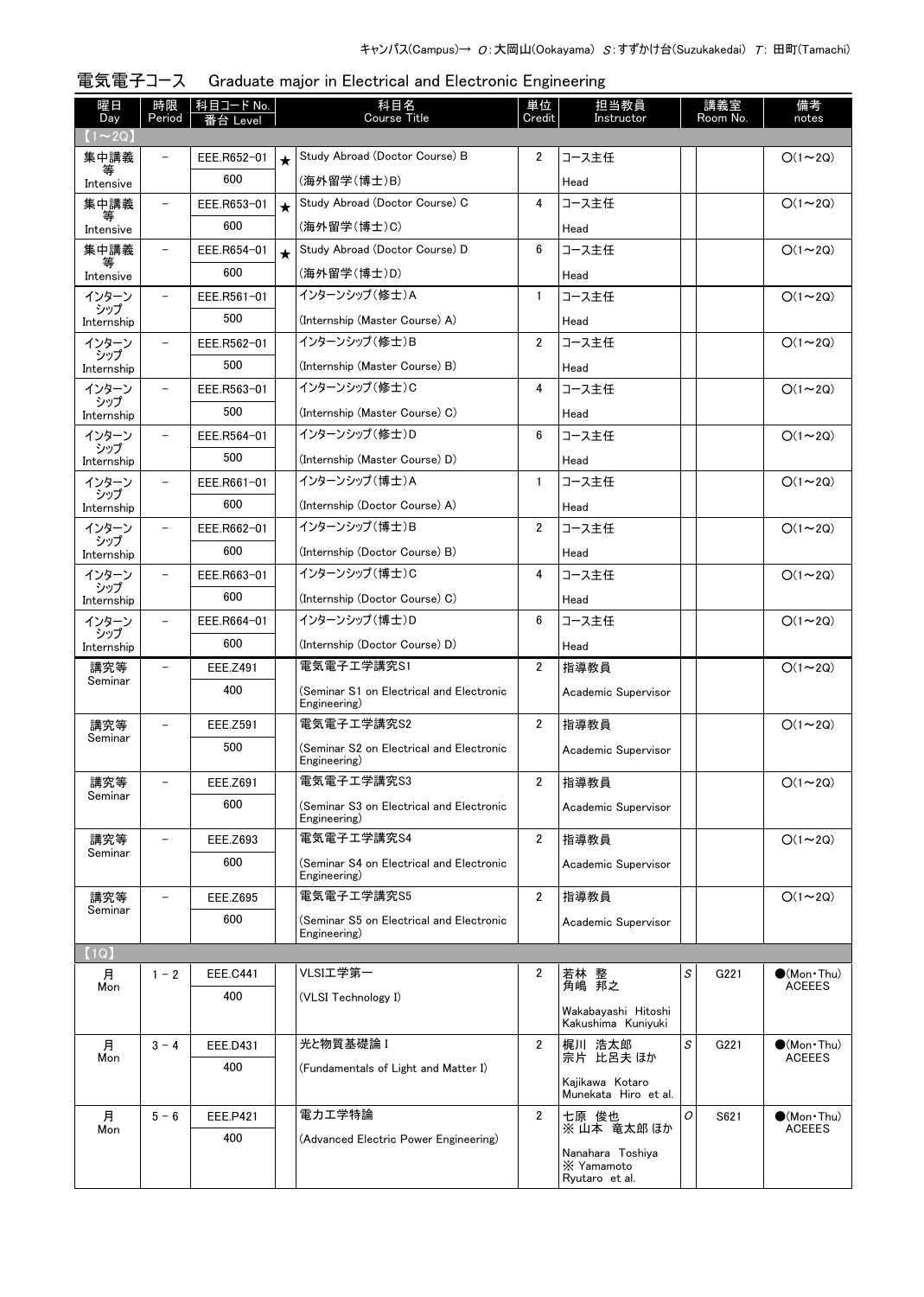| 曜日<br>Day | 時限<br>Period | 科目コード No.<br>i台 Level |         | 科目名<br><b>Course Title</b>                                        | 単位<br>Credit   | 担当教員<br>Instructor                       |   | 講義室<br>Room No.  | 備考<br>notes                          |
|-----------|--------------|-----------------------|---------|-------------------------------------------------------------------|----------------|------------------------------------------|---|------------------|--------------------------------------|
| (1Q)      |              |                       |         |                                                                   |                |                                          |   |                  |                                      |
| 月         | $7 - 8$      | EEE.D401              | $\star$ | <b>Fundamentals of Electronic Materials</b>                       | 2              | 中川 茂樹                                    | 0 | S222             | $\bullet$ (Mon Thu)                  |
| Mon       |              | 400                   |         | (雷子物性基礎論)                                                         |                | 菅原 聡                                     |   |                  | <b>ACEEES</b>                        |
|           |              |                       |         |                                                                   |                | Nakagawa Shigeki<br>Sugahara Satoshi     |   |                  |                                      |
| 火         | $1 - 2$      | <b>EEE.D451</b>       | $\star$ | <b>Bipolar Transistors and Compound</b>                           | $\overline{2}$ | 宮本 恭幸                                    | 0 | S223             | $\bullet$ (Tue · Fri)                |
| Tue       |              | 400                   |         | Semiconductor Devices                                             |                | Mivamoto Yasuvuki                        |   |                  | <b>ACEEES</b>                        |
|           |              |                       |         | (バイポーラトランジスタと化合物半導体)                                              |                |                                          |   |                  |                                      |
| 火<br>Tue  | $3 - 4$      | <b>EEE.P451</b>       | $\star$ | Plasma Engineering                                                | $\overline{2}$ | 赤塚 洋<br>沖野 晃俊                            | O | H <sub>111</sub> | $\bullet$ (Tue•Fri)<br><b>ACEEES</b> |
|           |              | 400                   |         | (プラズマエ学)                                                          |                | Akatsuka Hiroshi                         |   |                  |                                      |
|           |              |                       |         |                                                                   |                | Okino Akitoshi                           |   |                  |                                      |
| 火<br>Tue  | $5 - 6$      | <b>EEE.S401</b>       | $\star$ | Advanced Electromagnetic Waves                                    | $\overline{2}$ | 廣川 二郎                                    | 0 | S223             | $\bullet$ (Tue•Fri)<br><b>ACEEES</b> |
|           |              | 400                   |         | (雷磁波特論)                                                           |                | Hirokawa Jiro                            |   |                  |                                      |
| 水<br>Wed  | $1 - 2$      | EEE.G411              |         | 電気的モデリングとシミュレーション                                                 | $\overline{2}$ | 山田 明<br>※盛健次                             | 0 | S222             | $\bullet$ (Wed•Fri)<br><b>ACEEES</b> |
|           |              | 400                   |         | (Electrical Modeling and Simulation)                              |                | Yamada Akira                             |   |                  |                                      |
|           |              |                       |         |                                                                   |                | X Mori Kenji                             |   |                  |                                      |
| 木<br>Thu  | $1 - 2$      | <b>EEE.C441</b>       |         | VLSI工学第一                                                          | $\overline{2}$ | 若林 整<br>角嶋 邦之                            | S | G221             | $\bullet$ (Mon Thu)<br><b>ACEEES</b> |
|           |              | 400                   |         | (VLSI Technology I)                                               |                | Wakabayashi Hitoshi                      |   |                  |                                      |
|           |              |                       |         |                                                                   |                | Kakushima Kuniyuki                       |   |                  |                                      |
| 木<br>Thu  | $3 - 4$      | EEE.D431              |         | 光と物質基礎論 I                                                         | $\overline{2}$ | 梶川 浩太郎<br>宗片 比呂夫ほか                       | S | G221             | $\bullet$ (Mon Thu)<br><b>ACEEES</b> |
|           |              | 400                   |         | (Fundamentals of Light and Matter I)                              |                |                                          |   |                  |                                      |
|           |              |                       |         |                                                                   |                | Kajikawa Kotaro<br>Munekata Hiro et al.  |   |                  |                                      |
| 木         | $5 - 6$      | <b>EEE.P421</b>       |         | 電力エ学特論                                                            | $\overline{2}$ | 七原 俊也<br>※山本 竜太郎 ほか                      | 0 | S621             | $\bullet$ (Mon Thu)<br><b>ACEEES</b> |
| Thu       |              | 400                   |         | (Advanced Electric Power Engineering)                             |                |                                          |   |                  |                                      |
|           |              |                       |         |                                                                   |                | Nanahara Toshiya<br>X Yamamoto           |   |                  |                                      |
|           |              |                       |         | <b>Fundamentals of Electronic Materials</b>                       | $\overline{2}$ | Ryutaro et al.                           | 0 |                  |                                      |
| 木<br>Thu  | $7 - 8$      | EEE.D401<br>400       | $\star$ |                                                                   |                | 中川 茂樹<br>菅原 聡                            |   | S222             | $\bullet$ (Mon Thu)<br><b>ACEEES</b> |
|           |              |                       |         | (電子物性基礎論)                                                         |                | Nakagawa Shigeki                         |   |                  |                                      |
|           |              |                       |         | 知的情報資源の活用と特許                                                      |                | Sugahara Satoshi<br>※吉井 一男               |   |                  |                                      |
| 木<br>Thu  | $7 - 8$      | <b>EEE.G401</b>       |         |                                                                   | $\mathbf{1}$   |                                          | S | G221             | <b>ACEEES</b>                        |
|           |              | 400                   |         | (Utilization of Intelligent Information<br>Resources and Patents) |                | X Yoshii Kazuo                           |   |                  |                                      |
| 金         | $1 - 2$      | <b>EEE.D451</b>       | $\star$ | <b>Bipolar Transistors and Compound</b><br>Semiconductor Devices  | $\overline{2}$ | 宮本 恭幸                                    | 0 | S223             | $\bullet$ (Tue · Fri)                |
| Fri       |              | 400                   |         |                                                                   |                | Miyamoto Yasuyuki                        |   |                  | <b>ACEEES</b>                        |
|           | $3 - 4$      | <b>EEE.P451</b>       |         | (バイポーラトランジスタと化合物半導体)<br>Plasma Engineering                        | $\overline{2}$ |                                          | 0 | H <sub>111</sub> | $\bullet$ (Tue · Fri)                |
| 金<br>Fri  |              | 400                   | $\star$ | (プラズマエ学)                                                          |                | 赤塚 洋<br>沖野 晃俊                            |   |                  | <b>ACEEES</b>                        |
|           |              |                       |         |                                                                   |                | Akatsuka Hiroshi                         |   |                  |                                      |
| 金         | $5 - 6$      | EEE.S401              |         | Advanced Electromagnetic Waves                                    | $\overline{2}$ | Okino Akitoshi<br>廣川 二郎                  | 0 | S223             | $\bullet$ (Tue•Fri)                  |
| Fri       |              | 400                   | $\star$ | (電磁波特論)                                                           |                |                                          |   |                  | <b>ACEEES</b>                        |
|           | $7 - 8$      |                       |         | 電気的モデリングとシミュレーション                                                 | $\overline{2}$ | Hirokawa Jiro<br>山田 明                    | 0 | S222             | $\bullet$ (Wed•Fri)                  |
| 金<br>Fri  |              | EEE.G411<br>400       |         | (Electrical Modeling and Simulation)                              |                | ※盛 健次                                    |   |                  | <b>ACEEES</b>                        |
|           |              |                       |         |                                                                   |                | Yamada Akira                             |   |                  |                                      |
| (2Q)      |              |                       |         |                                                                   |                | X Mori Kenji                             |   |                  |                                      |
| 月         | $1 - 2$      | <b>EEE.C442</b>       | $\star$ | <b>VLSI Technology II</b>                                         | $\overline{2}$ | 若林 整                                     | S | G221             | $\bullet$ (Mon•Thu)                  |
| Mon       |              | 400                   |         | (VLSI工学第二)                                                        |                | ※ 石原 昇ほか                                 |   |                  | <b>ACEEES</b>                        |
|           |              |                       |         |                                                                   |                | Wakabayashi Hitoshi<br>X Ishihara Noboru |   |                  |                                      |
|           |              |                       |         |                                                                   |                | et al.                                   |   |                  |                                      |
| 月<br>Mon  | $3 - 4$      | EEE.D531              |         | 光と物質基礎論 IIa                                                       | 1              | 伊藤 治彦                                    | S | G221             | <b>ACEEES</b>                        |
|           |              | 500                   |         | (Fundamentals of Light and Matter IIa)                            |                | Ito Haruhiko                             |   |                  |                                      |

電気電子コース Graduate major in Electrical and Electronic Engineering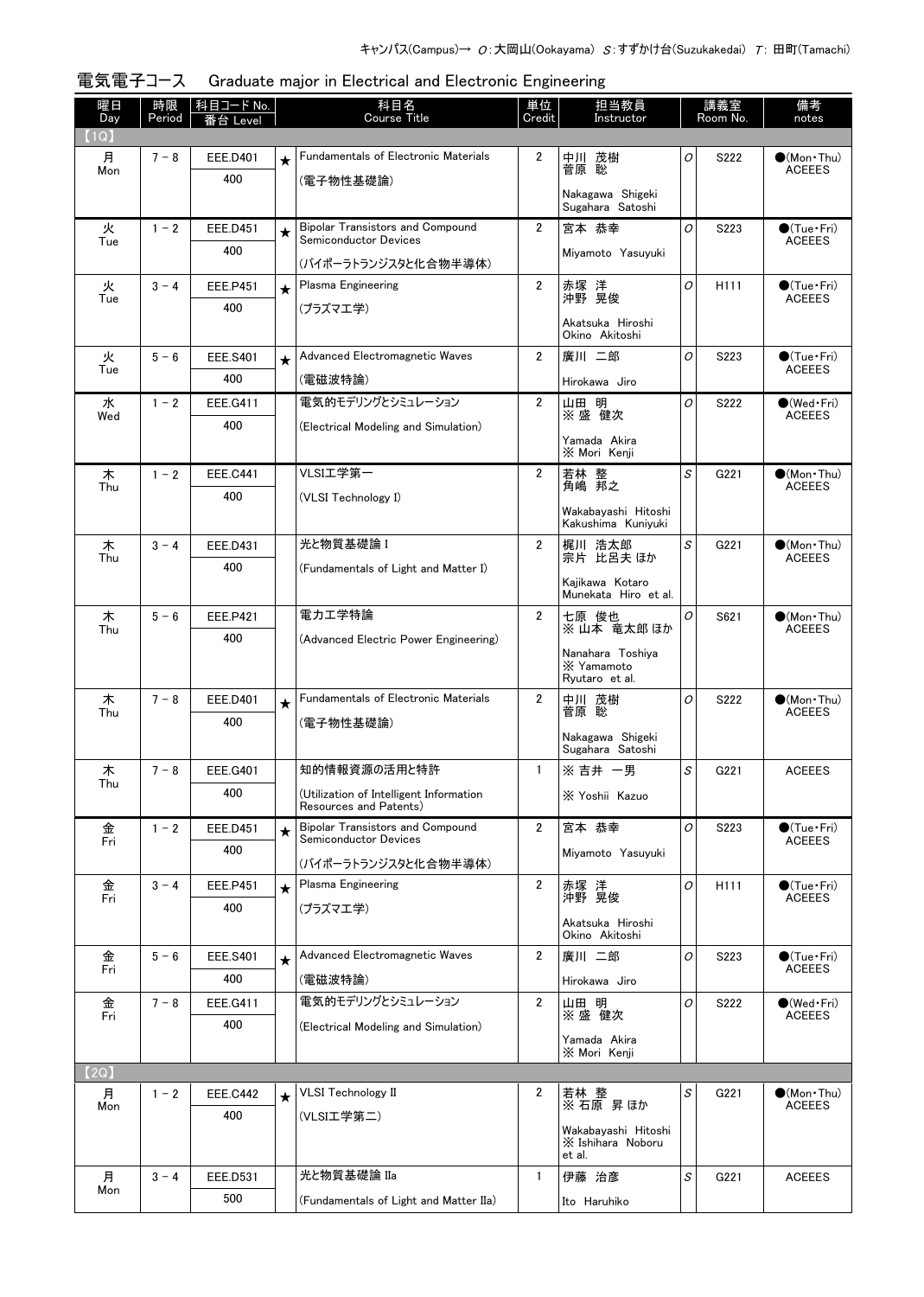| 曜日<br>Day | 時限<br>Period             | 科目コード No.<br>番台 Level |         | 科目名<br><b>Course Title</b>                | 単位<br>Credit   | 担当教員<br>Instructor                       |                | 講義室<br>Room No.                       | 備考<br>notes                            |
|-----------|--------------------------|-----------------------|---------|-------------------------------------------|----------------|------------------------------------------|----------------|---------------------------------------|----------------------------------------|
| (2Q)      |                          |                       |         |                                           |                |                                          |                |                                       |                                        |
| 月         | $5 - 6$                  | <b>ENR.L410</b>       | $\star$ | Introduction to Photovoltaics             | $\overline{2}$ | 宮島 晋介                                    | O              | W242                                  | $\bullet$ (Mon · Thu)                  |
| Mon       |                          | 400                   |         | (光起電力の基礎)                                 |                | Miyajima Shinsuke                        |                |                                       | <b>ACEEES</b>                          |
| 月         | $7 - 8$                  | <b>EEE.S451</b>       | $\star$ | Wireless Communication Engineering        | $\overline{2}$ | 阪口 啓                                     | O              | S223                                  | $\bullet$ (Mon•Thu)                    |
| Mon       |                          | 400                   |         | (無線通信工学)                                  |                | Sakaguchi Kei                            |                |                                       | <b>ACEEES</b>                          |
| 火         | $1 - 2$                  | <b>ICT.I408</b>       | $\star$ | Analog Integrated Circuits                | $\overline{2}$ | 髙木 茂孝                                    | O              | S224                                  | $\bullet$ (Tue•Fri)                    |
| Tue       |                          | 400                   |         | (アナログ集積回路)                                |                | Takagi Shigetaka                         |                |                                       |                                        |
| 火         | $3 - 4$                  | EEE.P401              | $\star$ | Electric Power and Motor Drive System     | $\overline{2}$ | 藤田 英明                                    | O              | S224                                  | $\bullet$ (Tue•Fri)                    |
| Tue       |                          | 400                   |         | Analysis                                  |                | Fujita Hideaki                           |                |                                       | <b>ACEEES</b>                          |
|           |                          |                       |         | (電力・電機システム解析)                             |                |                                          |                |                                       |                                        |
| 火<br>Tue  | $5 - 6$                  | EEE.D411              | $\star$ | <b>Semiconductor Physics</b>              | $\overline{2}$ | 山田 明                                     | O              | W631                                  | $\bullet$ (Tue · Fri)<br><b>ACEEES</b> |
|           |                          | 400                   |         | (半導体物性論)                                  |                | Yamada Akira                             |                |                                       |                                        |
| 火<br>Tue  | $7 - 8$                  | <b>EEE.D481</b>       |         | パワーデバイス特論                                 | $\overline{2}$ | ※ 寺島 知秀<br>X Gourab Majumdar             | O              | S223                                  | $\bigcirc$ (Tue · Wed)                 |
|           |                          | 400                   |         | (Advanced Power Semiconductor<br>Devices) |                | X Terashima                              |                |                                       |                                        |
|           |                          |                       |         |                                           |                | Tomohide                                 |                |                                       |                                        |
|           |                          |                       |         | パワーデバイス特論                                 | $\overline{2}$ | X Gourab Majumdar<br>※ 寺島 知秀             | O              |                                       | $\bigcirc$ (Tue · Wed)                 |
| 水<br>Wed  | $1 - 2$                  | <b>EEE.D481</b>       |         |                                           |                | X Gourab Maiumdar                        |                | S223                                  |                                        |
|           |                          | 400                   |         | (Advanced Power Semiconductor<br>Devices) |                | X Terashima                              |                |                                       |                                        |
|           |                          |                       |         |                                           |                | Tomohide<br>X Gourab Majumdar            |                |                                       |                                        |
| 木         | $1 - 2$                  | <b>EEE.C442</b>       | $\star$ | <b>VLSI</b> Technology II                 | $\overline{2}$ | 若林 整                                     | S              | G221                                  | $\bullet$ (Mon Thu)                    |
| Thu       |                          | 400                   |         | (VLSI工学第二)                                |                | ※ 石原 昇 ほか                                |                |                                       | <b>ACEEES</b>                          |
|           |                          |                       |         |                                           |                | Wakabayashi Hitoshi<br>X Ishihara Noboru |                |                                       |                                        |
|           |                          |                       |         |                                           |                | et al.                                   |                |                                       |                                        |
| 木<br>Thu  | $3 - 4$                  | <b>EEE.D532</b>       | $\star$ | Fundamentals of Light and Matter IIb      | $\mathbf{1}$   | 宗片 比呂夫                                   | S              | G221                                  | <b>ACEEES</b>                          |
|           |                          | 500                   |         | (光と物質基礎論 IIb)                             |                | Munekata Hiro                            |                | $\rightarrow$ J231 $\rightarrow$ J233 |                                        |
| 木<br>Thu  | $5 - 6$                  | <b>ENR.L410</b>       | $\star$ | Introduction to Photovoltaics             | 2              | 宮島 晋介                                    | $\overline{O}$ | W242                                  | $\bullet$ (Mon Thu)<br><b>ACEEES</b>   |
|           |                          | 400                   |         | (光起電力の基礎)                                 |                | Miyajima Shinsuke                        |                |                                       |                                        |
| 木         | $7 - 8$                  | <b>EEE.S451</b>       | $\star$ | Wireless Communication Engineering        | $\overline{2}$ | 阪口 啓                                     | O              | S223                                  | $(Mon$ Thu)                            |
| Thu       |                          | 400                   |         | (無線通信工学)                                  |                | Sakaguchi Kei                            |                |                                       | <b>ACEEES</b>                          |
| 金         | $1 - 2$                  | <b>ICT.I408</b>       | $\star$ | Analog Integrated Circuits                | 2              | 髙木 茂孝                                    | О              | S224                                  | $\bullet$ (Tue · Fri)                  |
| Fri       |                          | 400                   |         | (アナログ集積回路)                                |                | Takagi Shigetaka                         |                |                                       |                                        |
| 金         | $3 - 4$                  | EEE.P401              | $\star$ | Electric Power and Motor Drive System     | $\overline{2}$ | 藤田 英明                                    | O              | S224                                  | $\bigcirc$ (Tue·Fri)                   |
| Fri       |                          | 400                   |         | Analysis                                  |                | Fujita Hideaki                           |                |                                       | <b>ACEEES</b>                          |
|           |                          |                       |         | (電力・電機システム解析)                             |                |                                          |                |                                       |                                        |
| 金<br>Fri  | $5 - 6$                  | EEE.D411              | $\star$ | Semiconductor Physics                     | 2              | 山田 明                                     | O              | W631                                  | $\bullet$ (Tue · Fri)<br><b>ACEEES</b> |
|           |                          | 400                   |         | (半導体物性論)                                  |                | Yamada Akira                             |                |                                       |                                        |
| 金<br>Fri  | $7 - 8$                  | EEE.D533              | $\star$ | Fundamentals of Light and Matter IIc      | $\mathbf{1}$   | 梶川 浩太郎                                   | S              | G221                                  | <b>ACEEES</b>                          |
|           |                          | 500                   |         | (光と物質基礎論 IIc)                             |                | Kajikawa Kotaro                          |                |                                       |                                        |
| 集中講義      | $\overline{\phantom{0}}$ | <b>EEE.C451</b>       |         | 高周波計測工学                                   | $\overline{2}$ | 伊藤 浩之<br>※ 石原 昇ほか                        |                |                                       | <b>ACEEES</b>                          |
| Intensive |                          | 400                   |         | (RF Measurement Engineering)              |                | Ito Hiroyuki                             |                |                                       |                                        |
|           |                          |                       |         |                                           |                | X Ishihara Noboru<br>et al.              |                |                                       |                                        |

| 電気電子コース Graduate major in Electrical and Electronic Engineering |  |  |  |
|-----------------------------------------------------------------|--|--|--|
|                                                                 |  |  |  |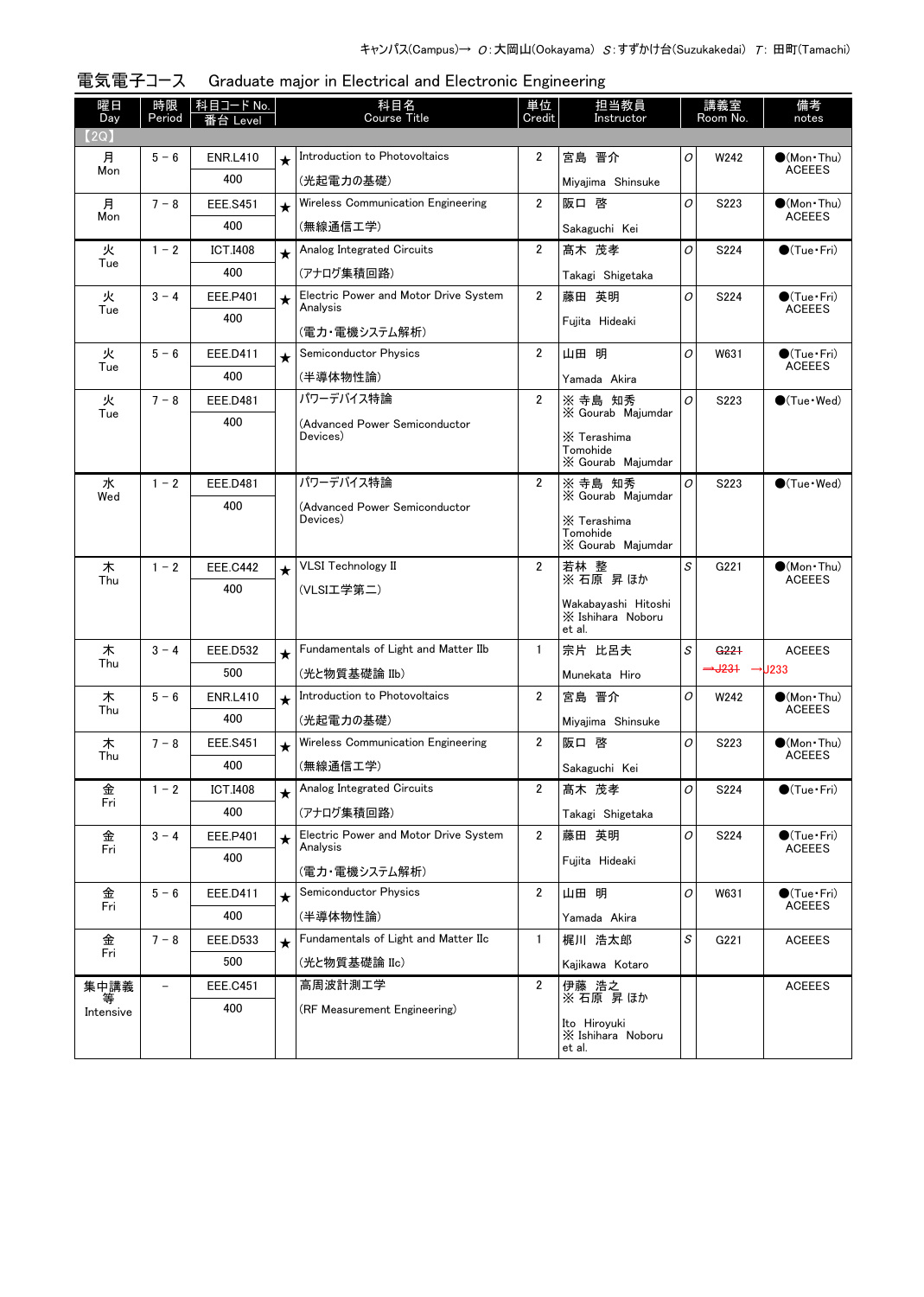| 曜日<br>Day      | 時限<br>Period             | <u>科目コード No.</u><br>番台 Level |         | 科目名<br>Course Title                                                 | 単位<br>Credit            | 担当教員<br>Instructor                       |   | 講義室<br>Room No. | 備考<br>notes           |
|----------------|--------------------------|------------------------------|---------|---------------------------------------------------------------------|-------------------------|------------------------------------------|---|-----------------|-----------------------|
| $(1\sim 2Q)$   |                          |                              |         |                                                                     |                         |                                          |   |                 |                       |
| インターン<br>シップ   | $\equiv$                 | ICT.0608-01                  | $\star$ | Information and Communications<br>Engineering Course Long-Term Off- | 4                       | 指導教員                                     |   |                 | $O(1\sim 2Q)$         |
| Internship     |                          | 600                          |         | Campus Project (Doctor Course)<br>(情報通信コース長期派遣プロジェクト(博士             |                         | Academic Supervisor                      |   |                 |                       |
|                |                          |                              |         | 後期課程))                                                              |                         |                                          |   |                 |                       |
| 講究等<br>Seminar |                          | <b>ICT.Z491</b>              |         | 情報通信工学講究S1                                                          | $\overline{2}$          | 指導教員                                     |   |                 | $O(1\sim 2Q)$         |
|                |                          | 400                          |         | (Seminar in Information and<br>Communications Engineering S1)       |                         | Academic Supervisor                      |   |                 |                       |
| 講究等<br>Seminar | $\overline{\phantom{0}}$ | <b>ICT.Z591</b>              |         | 情報通信工学講究S2                                                          | $\overline{2}$          | 指導教員                                     |   |                 | $O(1\sim 2Q)$         |
|                |                          | 500                          |         | (Seminar in Information and<br>Communications Engineering S2)       |                         | Academic Supervisor                      |   |                 |                       |
| 講究等            |                          | <b>ICT.Z691</b>              |         | 情報通信工学講究S3                                                          | $\overline{2}$          | 指導教員                                     |   |                 | $O(1\sim 2Q)$         |
| Seminar        |                          | 600                          |         | (Seminar in Information and<br>Communications Engineering S3)       |                         | Academic Supervisor                      |   |                 |                       |
| 講究等            |                          | <b>ICT.Z693</b>              |         | 情報通信工学講究S4                                                          | $\overline{2}$          | 指導教員                                     |   |                 | $O(1\sim 2Q)$         |
| Seminar        |                          | 600                          |         | (Seminar in Information and<br>Communications Engineering S4)       |                         | Academic Supervisor                      |   |                 |                       |
| 講究等            |                          | <b>ICT.Z695</b>              |         | 情報通信工学講究S5                                                          | $\overline{\mathbf{2}}$ | 指導教員                                     |   |                 | $O(1\sim 2Q)$         |
| Seminar        |                          | 600                          |         | (Seminar in Information and<br>Communications Engineering S5)       |                         | Academic Supervisor                      |   |                 |                       |
| (1Q)           |                          |                              |         |                                                                     |                         |                                          |   |                 |                       |
| 月              | $1 - 2$                  | <b>ICT.A402</b>              | ★       | Communications and Computer                                         | 2                       | 植松 友彦<br>尾形 わかはほか                        | 0 | S421            | $\bigcirc$ (Mon Thu)  |
| Mon            |                          | 400                          |         | Engineering I                                                       |                         |                                          |   |                 |                       |
|                |                          |                              |         | (情報通信工学統合論I)                                                        |                         | Uyematsu Tomohiko<br>Ogata Wakaha et al. |   |                 |                       |
| 月<br>Mon       | $3 - 4$                  | <b>ICT.C401</b>              | $\star$ | Modern Cryptography                                                 | $\overline{2}$          | 尾形 わかは                                   | 0 | S513            | $\bullet$ (Mon Thu)   |
|                |                          | 400                          |         | (現代暗号理論)                                                            |                         | Ogata Wakaha                             |   |                 |                       |
| 月<br>Mon       | $5 - 8$                  | <b>ICT.H505</b>              |         | 人間情報処理演習                                                            | $\overline{2}$          | 金子 寛彦                                    | S | G224            | $\Box$                |
|                |                          | 500                          |         | (Exercise in Human-Centric Information<br>Processing)               |                         | Kaneko Hirohiko                          |   |                 |                       |
| 火<br>Tue       | $1 - 2$                  | <b>ICT.H503</b>              | $\star$ | Speech Information Technology                                       | $\overline{2}$          | 篠﨑 隆宏<br>小林 隆夫                           | S | G224            | $\bullet$ (Tue · Fri) |
|                |                          | 500                          |         | (音声情報工学)                                                            |                         | Shinozaki Takahiro                       |   |                 |                       |
|                |                          |                              |         |                                                                     |                         | Kobayashi Takao                          |   |                 |                       |
| 火<br>Tue       | $5 - 6$                  | <b>ICT.H504</b>              | $\star$ | <b>Medical Image Processing</b>                                     | 2                       | 中村 健太郎<br>田原 麻梨江 ほか                      | S | G224            | $\bullet$ (Tue · Fri) |
|                |                          | 500                          |         | (医用画像処理)                                                            |                         | Nakamura Kentaro                         |   |                 |                       |
|                |                          |                              |         |                                                                     |                         | Tabaru Marie et al.                      |   |                 |                       |
| 火<br>Tue       | $7 - 8$                  | <b>ICT.H502</b><br>500       |         | メディア品質論                                                             | 1                       | 山口 雅浩<br>※ 高田 勝啓 ほか                      | S | G223            |                       |
|                |                          |                              |         | (Media Quality)                                                     |                         | Yamaguchi Masahiro                       |   |                 |                       |
|                |                          |                              |         |                                                                     |                         | X Takada Katsuhiro<br>et al.             |   |                 |                       |
| 水              | $1 - 2$                  | <b>ICT.H404</b>              |         | 医用情報処理                                                              | $\mathbf{1}$            | 小尾 高史                                    | S | G224            | <b>ACEEES</b>         |
| Wed            |                          | 400                          |         | (Medical Informatics)                                               |                         | Obi Takashi                              |   |                 |                       |
| 木<br>Thu       | $1 - 2$                  | <b>ICT.A402</b>              | $\star$ | Communications and Computer<br>Engineering I                        | $\overline{2}$          | 植松 友彦<br>尾形 わかは ほか                       | O | S421            | $\bullet$ (Mon Thu)   |
|                |                          | 400                          |         | (情報通信工学統合論I)                                                        |                         | Uyematsu Tomohiko                        |   |                 |                       |
| 木              | $3 - 4$                  | <b>ICT.C401</b>              |         | Modern Cryptography                                                 | $\overline{2}$          | Ogata Wakaha et al.<br>尾形 わかは            | 0 | S513            | $\bullet$ (Mon Thu)   |
| Thu            |                          | 400                          | $\star$ | (現代暗号理論)                                                            |                         | Ogata Wakaha                             |   |                 |                       |
| 金              | $1 - 2$                  | <b>ICT.H503</b>              | $\star$ | Speech Information Technology                                       | 2                       |                                          | S | G224            | $\bigcirc$ (Tue·Fri)  |
| Fri            |                          | 500                          |         | (音声情報工学)                                                            |                         | 篠﨑 隆宏<br>小林 隆夫                           |   |                 |                       |
|                |                          |                              |         |                                                                     |                         | Shinozaki Takahiro<br>Kobayashi Takao    |   |                 |                       |
| 金              | $5 - 6$                  | <b>ICT.H504</b>              | $\star$ | <b>Medical Image Processing</b>                                     | 2                       | 中村 健太郎<br>田原 麻梨江 ほか                      | S | G224            | $\bullet$ (Tue · Fri) |
| Fri            |                          | 500                          |         | (医用画像処理)                                                            |                         |                                          |   |                 |                       |
|                |                          |                              |         |                                                                     |                         | Nakamura Kentaro<br>Tabaru Marie et al.  |   |                 |                       |

# 情報通信コース Graduate major in Information and Communications Engineering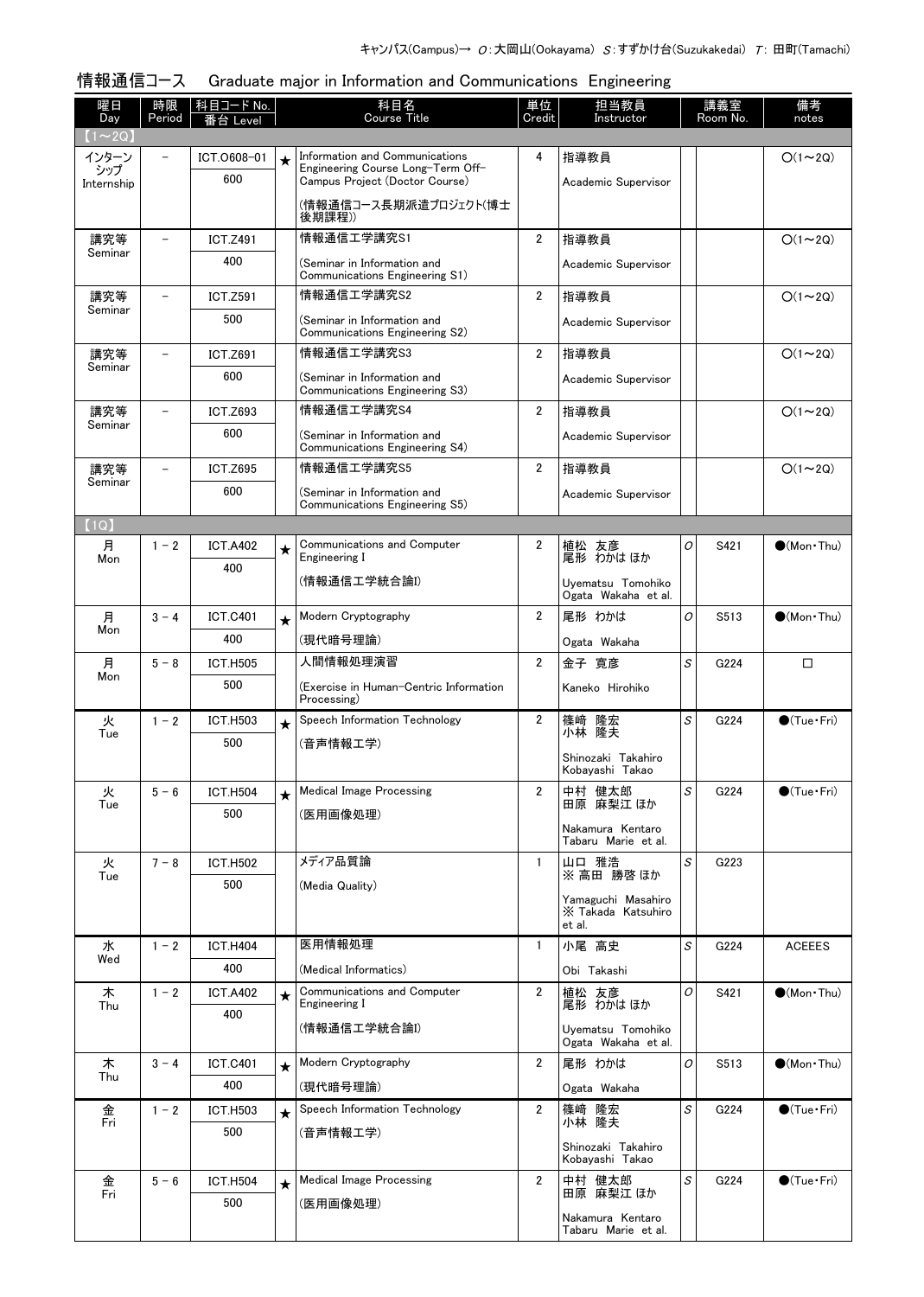#### 情報通信コース Graduate major in Information and Communications Engineering

| <b>Course Title</b><br>Day<br>Credit<br>Room No.<br>Period<br>Instructor<br>notes<br>番台 Level<br>(1Q)<br>情報通信コース特別実験第一<br>2<br>集中講義<br>ICT.0602-01<br>指導教員<br>等<br>600<br>(Special Experiments of Information and<br>Academic Supervisor<br>Intensive<br>Communications Engineering I)<br>情報通信コース特別実験第二<br>$\overline{2}$<br>集中講義<br>ICT.0603-01<br>指導教員<br>600<br>(Special Experiments of Information and<br>Academic Supervisor<br>Intensive<br>Communications Engineering II)<br>情報通信コース特別実験第三<br>$\overline{2}$<br>指導教員<br>集中講義<br>ICT.0604-01<br>600<br>(Special Experiments of Information and<br>Academic Supervisor<br>Intensive<br>Communications Engineering III)<br>情報通信コースプレゼンテーション第一<br>$\mathbf{1}$<br>集中講義<br>ICT.0605-01<br>指導教員<br>600<br>(Presentation Exercises of Information<br>Academic Supervisor<br>Intensive<br>and Communications Engineering Course<br>I)<br>情報通信コースプレゼンテーション第二<br>$\mathbf{1}$<br>集中講義<br>指導教員<br>ICT.0606-01<br>600<br>(Presentation Exercises of Information<br>Academic Supervisor<br>Intensive<br>and Communications Engineering Course<br>$_{II}$<br>情報通信コース派遣プロジェクト(修士課程)<br>$\overline{2}$<br>ICT.0518-01<br>指導教員<br>インターン<br>シップ<br>500<br>(Information and Communications<br>Academic Supervisor<br>Internship<br>Engineering Course Off-Campus Project<br>(Master Course))<br>情報通信コース派遣プロジェクト(博士後期<br>インターン<br>・シップ<br>ICT.0607-01<br>$\overline{2}$<br>指導教員<br>課程)<br>600<br>Academic Supervisor<br>Internship<br>(Information and Communications<br>Engineering Course Off-Campus Project<br>(Doctor Course))<br>(2Q)<br>Human-Centric Information Systems I<br>月<br>2<br>小池 康晴<br>S<br>G223<br>$\bigcirc$ (Mon Thu)<br>$1 - 2$<br><b>ICT.A406</b><br>$\star$<br>山口 雅浩 ほか<br>Mon<br>400<br>(人間情報システム概論I)<br>Koike Yasuharu<br>Yamaguchi Masahiro<br>et al.<br>月<br>Advanced Information and<br>$\overline{2}$<br>山岡 克式<br>0<br>$3 - 4$<br><b>ICT.C506</b><br>S321<br>$\bigcirc$ (Mon Thu)<br>$\bigstar$<br><b>Communication Network</b><br>Mon<br>500<br>$5 - 6$<br>Yamaoka Katsunori<br>(情報通信ネットワーク特論)<br>$5 - 6$<br><b>ICT.H409</b><br>Optics in Information Processing<br>$\mathbf{1}$<br>山口 雅浩<br>S<br>G <sub>224</sub><br>月<br>$\star$<br>Mon<br>$\rightarrow$ G223<br>400<br>(光情報工学)<br>Yamaguchi Masahiro<br>Language Engineering<br>2<br>奥村 学<br>S<br>月<br>$7 - 8$<br><b>ICT.H508</b><br>G223<br>$\bullet$ (Mon Thu)<br>$\star$<br>Mon<br>500<br>(言語工学)<br>Okumura Manabu<br>Analog Integrated Circuits<br>$\overline{2}$<br>髙木 茂孝<br>火<br>$1 - 2$<br><b>ICT.I408</b><br>0<br>S224<br>$\bullet$ (Tue · Fri)<br>$\star$<br>Tue<br>400<br>(アナログ集積回路)<br>Takagi Shigetaka<br><b>Wireless Signal Processing</b><br>$\overline{2}$<br>府川 和彦<br>0<br>S322<br>火<br>$3 - 4$<br><b>ICT.S407</b><br>$\bullet$ (Tue•Fri)<br>$\star$<br>Tue<br><b>ACEEES</b><br>400<br>(無線信号処理)<br>Fukawa Kazuhiko<br>Measurement of Brain Function<br>小池 康晴<br>S<br>$\mathbf{1}$<br>G224<br><b>ACEEES</b><br>火<br>$3 - 4$<br><b>ICT.H509</b><br>$\star$<br>Tue<br>500<br>(脳機能計測)<br>Koike Yasuharu<br>火<br>$5 - 6$<br>Parallel and Reconfigurable VLSI<br>$\overline{2}$<br>中原 啓貴<br><b>ICT.I425</b><br>0<br>S323<br>$\bigcirc$ (Tue · Fri)<br>$\star$<br>Computing<br>Tue<br>400<br>Nakahara Hiroki<br>(並列・再構成VLSI計算論)<br>Virtual Reality and Interaction<br>$\overline{2}$<br>長谷川 晶一<br>S<br>火<br>J232<br>$\bullet$ (Tue · Fri)<br>$5 - 6$<br><b>ICT.H507</b><br>$\star$<br>Tue<br>500<br>(仮想世界システム)<br>Hasegawa Shoichi<br>木<br>Human-Centric Information Systems I<br>$\overline{2}$<br>$\mathcal{S}% _{CS}^{(n)}:=\mathcal{S}_{CS}^{(n)}$<br>$1 - 2$<br>小池 康晴<br>G223<br>$\bullet$ (Mon Thu)<br><b>ICT.A406</b><br>$\star$<br>山口 雅浩 ほか<br>Thu<br>400<br>(人間情報システム概論I)<br>Koike Yasuharu<br>Yamaguchi Masahiro<br>et al.<br>木<br>Advanced Information and<br>$\overline{2}$<br>山岡 克式<br>0<br>$3 - 4$<br><b>ICT.C506</b><br>S321<br>$\bullet$ (Mon Thu)<br>$\star$<br><b>Communication Network</b><br>Thu<br>$5 - 6$<br>500<br>Yamaoka Katsunori<br>(情報通信ネットワーク特論) | ᇚᇌᅹᄖ<br>曜日 | 時限 | araaaaco maj<br><u>科目コード No.</u> | 科目名 | 単位 | 担当教員 |  | 講義室 | 備考 |
|------------------------------------------------------------------------------------------------------------------------------------------------------------------------------------------------------------------------------------------------------------------------------------------------------------------------------------------------------------------------------------------------------------------------------------------------------------------------------------------------------------------------------------------------------------------------------------------------------------------------------------------------------------------------------------------------------------------------------------------------------------------------------------------------------------------------------------------------------------------------------------------------------------------------------------------------------------------------------------------------------------------------------------------------------------------------------------------------------------------------------------------------------------------------------------------------------------------------------------------------------------------------------------------------------------------------------------------------------------------------------------------------------------------------------------------------------------------------------------------------------------------------------------------------------------------------------------------------------------------------------------------------------------------------------------------------------------------------------------------------------------------------------------------------------------------------------------------------------------------------------------------------------------------------------------------------------------------------------------------------------------------------------------------------------------------------------------------------------------------------------------------------------------------------------------------------------------------------------------------------------------------------------------------------------------------------------------------------------------------------------------------------------------------------------------------------------------------------------------------------------------------------------------------------------------------------------------------------------------------------------------------------------------------------------------------------------------------------------------------------------------------------------------------------------------------------------------------------------------------------------------------------------------------------------------------------------------------------------------------------------------------------------------------------------------------------------------------------------------------------------------------------------------------------------------------------------------------------------------------------------------------------------------------------------------------------------------------------------------------------------------------------------------------------------------------------------------------------------------------------------------------------------------------------------------------------------------------------------------------------------------------------------------------------------------------------------------------------------------------------------------------------------------------------------------------------------------------------------------------------------------------------------------------------------------------------------------------------------------------------------------|------------|----|----------------------------------|-----|----|------|--|-----|----|
|                                                                                                                                                                                                                                                                                                                                                                                                                                                                                                                                                                                                                                                                                                                                                                                                                                                                                                                                                                                                                                                                                                                                                                                                                                                                                                                                                                                                                                                                                                                                                                                                                                                                                                                                                                                                                                                                                                                                                                                                                                                                                                                                                                                                                                                                                                                                                                                                                                                                                                                                                                                                                                                                                                                                                                                                                                                                                                                                                                                                                                                                                                                                                                                                                                                                                                                                                                                                                                                                                                                                                                                                                                                                                                                                                                                                                                                                                                                                                                                                            |            |    |                                  |     |    |      |  |     |    |
|                                                                                                                                                                                                                                                                                                                                                                                                                                                                                                                                                                                                                                                                                                                                                                                                                                                                                                                                                                                                                                                                                                                                                                                                                                                                                                                                                                                                                                                                                                                                                                                                                                                                                                                                                                                                                                                                                                                                                                                                                                                                                                                                                                                                                                                                                                                                                                                                                                                                                                                                                                                                                                                                                                                                                                                                                                                                                                                                                                                                                                                                                                                                                                                                                                                                                                                                                                                                                                                                                                                                                                                                                                                                                                                                                                                                                                                                                                                                                                                                            |            |    |                                  |     |    |      |  |     |    |
|                                                                                                                                                                                                                                                                                                                                                                                                                                                                                                                                                                                                                                                                                                                                                                                                                                                                                                                                                                                                                                                                                                                                                                                                                                                                                                                                                                                                                                                                                                                                                                                                                                                                                                                                                                                                                                                                                                                                                                                                                                                                                                                                                                                                                                                                                                                                                                                                                                                                                                                                                                                                                                                                                                                                                                                                                                                                                                                                                                                                                                                                                                                                                                                                                                                                                                                                                                                                                                                                                                                                                                                                                                                                                                                                                                                                                                                                                                                                                                                                            |            |    |                                  |     |    |      |  |     |    |
|                                                                                                                                                                                                                                                                                                                                                                                                                                                                                                                                                                                                                                                                                                                                                                                                                                                                                                                                                                                                                                                                                                                                                                                                                                                                                                                                                                                                                                                                                                                                                                                                                                                                                                                                                                                                                                                                                                                                                                                                                                                                                                                                                                                                                                                                                                                                                                                                                                                                                                                                                                                                                                                                                                                                                                                                                                                                                                                                                                                                                                                                                                                                                                                                                                                                                                                                                                                                                                                                                                                                                                                                                                                                                                                                                                                                                                                                                                                                                                                                            |            |    |                                  |     |    |      |  |     |    |
|                                                                                                                                                                                                                                                                                                                                                                                                                                                                                                                                                                                                                                                                                                                                                                                                                                                                                                                                                                                                                                                                                                                                                                                                                                                                                                                                                                                                                                                                                                                                                                                                                                                                                                                                                                                                                                                                                                                                                                                                                                                                                                                                                                                                                                                                                                                                                                                                                                                                                                                                                                                                                                                                                                                                                                                                                                                                                                                                                                                                                                                                                                                                                                                                                                                                                                                                                                                                                                                                                                                                                                                                                                                                                                                                                                                                                                                                                                                                                                                                            |            |    |                                  |     |    |      |  |     |    |
|                                                                                                                                                                                                                                                                                                                                                                                                                                                                                                                                                                                                                                                                                                                                                                                                                                                                                                                                                                                                                                                                                                                                                                                                                                                                                                                                                                                                                                                                                                                                                                                                                                                                                                                                                                                                                                                                                                                                                                                                                                                                                                                                                                                                                                                                                                                                                                                                                                                                                                                                                                                                                                                                                                                                                                                                                                                                                                                                                                                                                                                                                                                                                                                                                                                                                                                                                                                                                                                                                                                                                                                                                                                                                                                                                                                                                                                                                                                                                                                                            |            |    |                                  |     |    |      |  |     |    |
|                                                                                                                                                                                                                                                                                                                                                                                                                                                                                                                                                                                                                                                                                                                                                                                                                                                                                                                                                                                                                                                                                                                                                                                                                                                                                                                                                                                                                                                                                                                                                                                                                                                                                                                                                                                                                                                                                                                                                                                                                                                                                                                                                                                                                                                                                                                                                                                                                                                                                                                                                                                                                                                                                                                                                                                                                                                                                                                                                                                                                                                                                                                                                                                                                                                                                                                                                                                                                                                                                                                                                                                                                                                                                                                                                                                                                                                                                                                                                                                                            |            |    |                                  |     |    |      |  |     |    |
|                                                                                                                                                                                                                                                                                                                                                                                                                                                                                                                                                                                                                                                                                                                                                                                                                                                                                                                                                                                                                                                                                                                                                                                                                                                                                                                                                                                                                                                                                                                                                                                                                                                                                                                                                                                                                                                                                                                                                                                                                                                                                                                                                                                                                                                                                                                                                                                                                                                                                                                                                                                                                                                                                                                                                                                                                                                                                                                                                                                                                                                                                                                                                                                                                                                                                                                                                                                                                                                                                                                                                                                                                                                                                                                                                                                                                                                                                                                                                                                                            |            |    |                                  |     |    |      |  |     |    |
|                                                                                                                                                                                                                                                                                                                                                                                                                                                                                                                                                                                                                                                                                                                                                                                                                                                                                                                                                                                                                                                                                                                                                                                                                                                                                                                                                                                                                                                                                                                                                                                                                                                                                                                                                                                                                                                                                                                                                                                                                                                                                                                                                                                                                                                                                                                                                                                                                                                                                                                                                                                                                                                                                                                                                                                                                                                                                                                                                                                                                                                                                                                                                                                                                                                                                                                                                                                                                                                                                                                                                                                                                                                                                                                                                                                                                                                                                                                                                                                                            |            |    |                                  |     |    |      |  |     |    |
|                                                                                                                                                                                                                                                                                                                                                                                                                                                                                                                                                                                                                                                                                                                                                                                                                                                                                                                                                                                                                                                                                                                                                                                                                                                                                                                                                                                                                                                                                                                                                                                                                                                                                                                                                                                                                                                                                                                                                                                                                                                                                                                                                                                                                                                                                                                                                                                                                                                                                                                                                                                                                                                                                                                                                                                                                                                                                                                                                                                                                                                                                                                                                                                                                                                                                                                                                                                                                                                                                                                                                                                                                                                                                                                                                                                                                                                                                                                                                                                                            |            |    |                                  |     |    |      |  |     |    |
|                                                                                                                                                                                                                                                                                                                                                                                                                                                                                                                                                                                                                                                                                                                                                                                                                                                                                                                                                                                                                                                                                                                                                                                                                                                                                                                                                                                                                                                                                                                                                                                                                                                                                                                                                                                                                                                                                                                                                                                                                                                                                                                                                                                                                                                                                                                                                                                                                                                                                                                                                                                                                                                                                                                                                                                                                                                                                                                                                                                                                                                                                                                                                                                                                                                                                                                                                                                                                                                                                                                                                                                                                                                                                                                                                                                                                                                                                                                                                                                                            |            |    |                                  |     |    |      |  |     |    |
|                                                                                                                                                                                                                                                                                                                                                                                                                                                                                                                                                                                                                                                                                                                                                                                                                                                                                                                                                                                                                                                                                                                                                                                                                                                                                                                                                                                                                                                                                                                                                                                                                                                                                                                                                                                                                                                                                                                                                                                                                                                                                                                                                                                                                                                                                                                                                                                                                                                                                                                                                                                                                                                                                                                                                                                                                                                                                                                                                                                                                                                                                                                                                                                                                                                                                                                                                                                                                                                                                                                                                                                                                                                                                                                                                                                                                                                                                                                                                                                                            |            |    |                                  |     |    |      |  |     |    |
|                                                                                                                                                                                                                                                                                                                                                                                                                                                                                                                                                                                                                                                                                                                                                                                                                                                                                                                                                                                                                                                                                                                                                                                                                                                                                                                                                                                                                                                                                                                                                                                                                                                                                                                                                                                                                                                                                                                                                                                                                                                                                                                                                                                                                                                                                                                                                                                                                                                                                                                                                                                                                                                                                                                                                                                                                                                                                                                                                                                                                                                                                                                                                                                                                                                                                                                                                                                                                                                                                                                                                                                                                                                                                                                                                                                                                                                                                                                                                                                                            |            |    |                                  |     |    |      |  |     |    |
|                                                                                                                                                                                                                                                                                                                                                                                                                                                                                                                                                                                                                                                                                                                                                                                                                                                                                                                                                                                                                                                                                                                                                                                                                                                                                                                                                                                                                                                                                                                                                                                                                                                                                                                                                                                                                                                                                                                                                                                                                                                                                                                                                                                                                                                                                                                                                                                                                                                                                                                                                                                                                                                                                                                                                                                                                                                                                                                                                                                                                                                                                                                                                                                                                                                                                                                                                                                                                                                                                                                                                                                                                                                                                                                                                                                                                                                                                                                                                                                                            |            |    |                                  |     |    |      |  |     |    |
|                                                                                                                                                                                                                                                                                                                                                                                                                                                                                                                                                                                                                                                                                                                                                                                                                                                                                                                                                                                                                                                                                                                                                                                                                                                                                                                                                                                                                                                                                                                                                                                                                                                                                                                                                                                                                                                                                                                                                                                                                                                                                                                                                                                                                                                                                                                                                                                                                                                                                                                                                                                                                                                                                                                                                                                                                                                                                                                                                                                                                                                                                                                                                                                                                                                                                                                                                                                                                                                                                                                                                                                                                                                                                                                                                                                                                                                                                                                                                                                                            |            |    |                                  |     |    |      |  |     |    |
|                                                                                                                                                                                                                                                                                                                                                                                                                                                                                                                                                                                                                                                                                                                                                                                                                                                                                                                                                                                                                                                                                                                                                                                                                                                                                                                                                                                                                                                                                                                                                                                                                                                                                                                                                                                                                                                                                                                                                                                                                                                                                                                                                                                                                                                                                                                                                                                                                                                                                                                                                                                                                                                                                                                                                                                                                                                                                                                                                                                                                                                                                                                                                                                                                                                                                                                                                                                                                                                                                                                                                                                                                                                                                                                                                                                                                                                                                                                                                                                                            |            |    |                                  |     |    |      |  |     |    |
|                                                                                                                                                                                                                                                                                                                                                                                                                                                                                                                                                                                                                                                                                                                                                                                                                                                                                                                                                                                                                                                                                                                                                                                                                                                                                                                                                                                                                                                                                                                                                                                                                                                                                                                                                                                                                                                                                                                                                                                                                                                                                                                                                                                                                                                                                                                                                                                                                                                                                                                                                                                                                                                                                                                                                                                                                                                                                                                                                                                                                                                                                                                                                                                                                                                                                                                                                                                                                                                                                                                                                                                                                                                                                                                                                                                                                                                                                                                                                                                                            |            |    |                                  |     |    |      |  |     |    |
|                                                                                                                                                                                                                                                                                                                                                                                                                                                                                                                                                                                                                                                                                                                                                                                                                                                                                                                                                                                                                                                                                                                                                                                                                                                                                                                                                                                                                                                                                                                                                                                                                                                                                                                                                                                                                                                                                                                                                                                                                                                                                                                                                                                                                                                                                                                                                                                                                                                                                                                                                                                                                                                                                                                                                                                                                                                                                                                                                                                                                                                                                                                                                                                                                                                                                                                                                                                                                                                                                                                                                                                                                                                                                                                                                                                                                                                                                                                                                                                                            |            |    |                                  |     |    |      |  |     |    |
|                                                                                                                                                                                                                                                                                                                                                                                                                                                                                                                                                                                                                                                                                                                                                                                                                                                                                                                                                                                                                                                                                                                                                                                                                                                                                                                                                                                                                                                                                                                                                                                                                                                                                                                                                                                                                                                                                                                                                                                                                                                                                                                                                                                                                                                                                                                                                                                                                                                                                                                                                                                                                                                                                                                                                                                                                                                                                                                                                                                                                                                                                                                                                                                                                                                                                                                                                                                                                                                                                                                                                                                                                                                                                                                                                                                                                                                                                                                                                                                                            |            |    |                                  |     |    |      |  |     |    |
|                                                                                                                                                                                                                                                                                                                                                                                                                                                                                                                                                                                                                                                                                                                                                                                                                                                                                                                                                                                                                                                                                                                                                                                                                                                                                                                                                                                                                                                                                                                                                                                                                                                                                                                                                                                                                                                                                                                                                                                                                                                                                                                                                                                                                                                                                                                                                                                                                                                                                                                                                                                                                                                                                                                                                                                                                                                                                                                                                                                                                                                                                                                                                                                                                                                                                                                                                                                                                                                                                                                                                                                                                                                                                                                                                                                                                                                                                                                                                                                                            |            |    |                                  |     |    |      |  |     |    |
|                                                                                                                                                                                                                                                                                                                                                                                                                                                                                                                                                                                                                                                                                                                                                                                                                                                                                                                                                                                                                                                                                                                                                                                                                                                                                                                                                                                                                                                                                                                                                                                                                                                                                                                                                                                                                                                                                                                                                                                                                                                                                                                                                                                                                                                                                                                                                                                                                                                                                                                                                                                                                                                                                                                                                                                                                                                                                                                                                                                                                                                                                                                                                                                                                                                                                                                                                                                                                                                                                                                                                                                                                                                                                                                                                                                                                                                                                                                                                                                                            |            |    |                                  |     |    |      |  |     |    |
|                                                                                                                                                                                                                                                                                                                                                                                                                                                                                                                                                                                                                                                                                                                                                                                                                                                                                                                                                                                                                                                                                                                                                                                                                                                                                                                                                                                                                                                                                                                                                                                                                                                                                                                                                                                                                                                                                                                                                                                                                                                                                                                                                                                                                                                                                                                                                                                                                                                                                                                                                                                                                                                                                                                                                                                                                                                                                                                                                                                                                                                                                                                                                                                                                                                                                                                                                                                                                                                                                                                                                                                                                                                                                                                                                                                                                                                                                                                                                                                                            |            |    |                                  |     |    |      |  |     |    |
|                                                                                                                                                                                                                                                                                                                                                                                                                                                                                                                                                                                                                                                                                                                                                                                                                                                                                                                                                                                                                                                                                                                                                                                                                                                                                                                                                                                                                                                                                                                                                                                                                                                                                                                                                                                                                                                                                                                                                                                                                                                                                                                                                                                                                                                                                                                                                                                                                                                                                                                                                                                                                                                                                                                                                                                                                                                                                                                                                                                                                                                                                                                                                                                                                                                                                                                                                                                                                                                                                                                                                                                                                                                                                                                                                                                                                                                                                                                                                                                                            |            |    |                                  |     |    |      |  |     |    |
|                                                                                                                                                                                                                                                                                                                                                                                                                                                                                                                                                                                                                                                                                                                                                                                                                                                                                                                                                                                                                                                                                                                                                                                                                                                                                                                                                                                                                                                                                                                                                                                                                                                                                                                                                                                                                                                                                                                                                                                                                                                                                                                                                                                                                                                                                                                                                                                                                                                                                                                                                                                                                                                                                                                                                                                                                                                                                                                                                                                                                                                                                                                                                                                                                                                                                                                                                                                                                                                                                                                                                                                                                                                                                                                                                                                                                                                                                                                                                                                                            |            |    |                                  |     |    |      |  |     |    |
|                                                                                                                                                                                                                                                                                                                                                                                                                                                                                                                                                                                                                                                                                                                                                                                                                                                                                                                                                                                                                                                                                                                                                                                                                                                                                                                                                                                                                                                                                                                                                                                                                                                                                                                                                                                                                                                                                                                                                                                                                                                                                                                                                                                                                                                                                                                                                                                                                                                                                                                                                                                                                                                                                                                                                                                                                                                                                                                                                                                                                                                                                                                                                                                                                                                                                                                                                                                                                                                                                                                                                                                                                                                                                                                                                                                                                                                                                                                                                                                                            |            |    |                                  |     |    |      |  |     |    |
|                                                                                                                                                                                                                                                                                                                                                                                                                                                                                                                                                                                                                                                                                                                                                                                                                                                                                                                                                                                                                                                                                                                                                                                                                                                                                                                                                                                                                                                                                                                                                                                                                                                                                                                                                                                                                                                                                                                                                                                                                                                                                                                                                                                                                                                                                                                                                                                                                                                                                                                                                                                                                                                                                                                                                                                                                                                                                                                                                                                                                                                                                                                                                                                                                                                                                                                                                                                                                                                                                                                                                                                                                                                                                                                                                                                                                                                                                                                                                                                                            |            |    |                                  |     |    |      |  |     |    |
|                                                                                                                                                                                                                                                                                                                                                                                                                                                                                                                                                                                                                                                                                                                                                                                                                                                                                                                                                                                                                                                                                                                                                                                                                                                                                                                                                                                                                                                                                                                                                                                                                                                                                                                                                                                                                                                                                                                                                                                                                                                                                                                                                                                                                                                                                                                                                                                                                                                                                                                                                                                                                                                                                                                                                                                                                                                                                                                                                                                                                                                                                                                                                                                                                                                                                                                                                                                                                                                                                                                                                                                                                                                                                                                                                                                                                                                                                                                                                                                                            |            |    |                                  |     |    |      |  |     |    |
|                                                                                                                                                                                                                                                                                                                                                                                                                                                                                                                                                                                                                                                                                                                                                                                                                                                                                                                                                                                                                                                                                                                                                                                                                                                                                                                                                                                                                                                                                                                                                                                                                                                                                                                                                                                                                                                                                                                                                                                                                                                                                                                                                                                                                                                                                                                                                                                                                                                                                                                                                                                                                                                                                                                                                                                                                                                                                                                                                                                                                                                                                                                                                                                                                                                                                                                                                                                                                                                                                                                                                                                                                                                                                                                                                                                                                                                                                                                                                                                                            |            |    |                                  |     |    |      |  |     |    |
|                                                                                                                                                                                                                                                                                                                                                                                                                                                                                                                                                                                                                                                                                                                                                                                                                                                                                                                                                                                                                                                                                                                                                                                                                                                                                                                                                                                                                                                                                                                                                                                                                                                                                                                                                                                                                                                                                                                                                                                                                                                                                                                                                                                                                                                                                                                                                                                                                                                                                                                                                                                                                                                                                                                                                                                                                                                                                                                                                                                                                                                                                                                                                                                                                                                                                                                                                                                                                                                                                                                                                                                                                                                                                                                                                                                                                                                                                                                                                                                                            |            |    |                                  |     |    |      |  |     |    |
|                                                                                                                                                                                                                                                                                                                                                                                                                                                                                                                                                                                                                                                                                                                                                                                                                                                                                                                                                                                                                                                                                                                                                                                                                                                                                                                                                                                                                                                                                                                                                                                                                                                                                                                                                                                                                                                                                                                                                                                                                                                                                                                                                                                                                                                                                                                                                                                                                                                                                                                                                                                                                                                                                                                                                                                                                                                                                                                                                                                                                                                                                                                                                                                                                                                                                                                                                                                                                                                                                                                                                                                                                                                                                                                                                                                                                                                                                                                                                                                                            |            |    |                                  |     |    |      |  |     |    |
|                                                                                                                                                                                                                                                                                                                                                                                                                                                                                                                                                                                                                                                                                                                                                                                                                                                                                                                                                                                                                                                                                                                                                                                                                                                                                                                                                                                                                                                                                                                                                                                                                                                                                                                                                                                                                                                                                                                                                                                                                                                                                                                                                                                                                                                                                                                                                                                                                                                                                                                                                                                                                                                                                                                                                                                                                                                                                                                                                                                                                                                                                                                                                                                                                                                                                                                                                                                                                                                                                                                                                                                                                                                                                                                                                                                                                                                                                                                                                                                                            |            |    |                                  |     |    |      |  |     |    |
|                                                                                                                                                                                                                                                                                                                                                                                                                                                                                                                                                                                                                                                                                                                                                                                                                                                                                                                                                                                                                                                                                                                                                                                                                                                                                                                                                                                                                                                                                                                                                                                                                                                                                                                                                                                                                                                                                                                                                                                                                                                                                                                                                                                                                                                                                                                                                                                                                                                                                                                                                                                                                                                                                                                                                                                                                                                                                                                                                                                                                                                                                                                                                                                                                                                                                                                                                                                                                                                                                                                                                                                                                                                                                                                                                                                                                                                                                                                                                                                                            |            |    |                                  |     |    |      |  |     |    |
|                                                                                                                                                                                                                                                                                                                                                                                                                                                                                                                                                                                                                                                                                                                                                                                                                                                                                                                                                                                                                                                                                                                                                                                                                                                                                                                                                                                                                                                                                                                                                                                                                                                                                                                                                                                                                                                                                                                                                                                                                                                                                                                                                                                                                                                                                                                                                                                                                                                                                                                                                                                                                                                                                                                                                                                                                                                                                                                                                                                                                                                                                                                                                                                                                                                                                                                                                                                                                                                                                                                                                                                                                                                                                                                                                                                                                                                                                                                                                                                                            |            |    |                                  |     |    |      |  |     |    |
|                                                                                                                                                                                                                                                                                                                                                                                                                                                                                                                                                                                                                                                                                                                                                                                                                                                                                                                                                                                                                                                                                                                                                                                                                                                                                                                                                                                                                                                                                                                                                                                                                                                                                                                                                                                                                                                                                                                                                                                                                                                                                                                                                                                                                                                                                                                                                                                                                                                                                                                                                                                                                                                                                                                                                                                                                                                                                                                                                                                                                                                                                                                                                                                                                                                                                                                                                                                                                                                                                                                                                                                                                                                                                                                                                                                                                                                                                                                                                                                                            |            |    |                                  |     |    |      |  |     |    |
|                                                                                                                                                                                                                                                                                                                                                                                                                                                                                                                                                                                                                                                                                                                                                                                                                                                                                                                                                                                                                                                                                                                                                                                                                                                                                                                                                                                                                                                                                                                                                                                                                                                                                                                                                                                                                                                                                                                                                                                                                                                                                                                                                                                                                                                                                                                                                                                                                                                                                                                                                                                                                                                                                                                                                                                                                                                                                                                                                                                                                                                                                                                                                                                                                                                                                                                                                                                                                                                                                                                                                                                                                                                                                                                                                                                                                                                                                                                                                                                                            |            |    |                                  |     |    |      |  |     |    |
|                                                                                                                                                                                                                                                                                                                                                                                                                                                                                                                                                                                                                                                                                                                                                                                                                                                                                                                                                                                                                                                                                                                                                                                                                                                                                                                                                                                                                                                                                                                                                                                                                                                                                                                                                                                                                                                                                                                                                                                                                                                                                                                                                                                                                                                                                                                                                                                                                                                                                                                                                                                                                                                                                                                                                                                                                                                                                                                                                                                                                                                                                                                                                                                                                                                                                                                                                                                                                                                                                                                                                                                                                                                                                                                                                                                                                                                                                                                                                                                                            |            |    |                                  |     |    |      |  |     |    |
|                                                                                                                                                                                                                                                                                                                                                                                                                                                                                                                                                                                                                                                                                                                                                                                                                                                                                                                                                                                                                                                                                                                                                                                                                                                                                                                                                                                                                                                                                                                                                                                                                                                                                                                                                                                                                                                                                                                                                                                                                                                                                                                                                                                                                                                                                                                                                                                                                                                                                                                                                                                                                                                                                                                                                                                                                                                                                                                                                                                                                                                                                                                                                                                                                                                                                                                                                                                                                                                                                                                                                                                                                                                                                                                                                                                                                                                                                                                                                                                                            |            |    |                                  |     |    |      |  |     |    |
|                                                                                                                                                                                                                                                                                                                                                                                                                                                                                                                                                                                                                                                                                                                                                                                                                                                                                                                                                                                                                                                                                                                                                                                                                                                                                                                                                                                                                                                                                                                                                                                                                                                                                                                                                                                                                                                                                                                                                                                                                                                                                                                                                                                                                                                                                                                                                                                                                                                                                                                                                                                                                                                                                                                                                                                                                                                                                                                                                                                                                                                                                                                                                                                                                                                                                                                                                                                                                                                                                                                                                                                                                                                                                                                                                                                                                                                                                                                                                                                                            |            |    |                                  |     |    |      |  |     |    |
|                                                                                                                                                                                                                                                                                                                                                                                                                                                                                                                                                                                                                                                                                                                                                                                                                                                                                                                                                                                                                                                                                                                                                                                                                                                                                                                                                                                                                                                                                                                                                                                                                                                                                                                                                                                                                                                                                                                                                                                                                                                                                                                                                                                                                                                                                                                                                                                                                                                                                                                                                                                                                                                                                                                                                                                                                                                                                                                                                                                                                                                                                                                                                                                                                                                                                                                                                                                                                                                                                                                                                                                                                                                                                                                                                                                                                                                                                                                                                                                                            |            |    |                                  |     |    |      |  |     |    |
|                                                                                                                                                                                                                                                                                                                                                                                                                                                                                                                                                                                                                                                                                                                                                                                                                                                                                                                                                                                                                                                                                                                                                                                                                                                                                                                                                                                                                                                                                                                                                                                                                                                                                                                                                                                                                                                                                                                                                                                                                                                                                                                                                                                                                                                                                                                                                                                                                                                                                                                                                                                                                                                                                                                                                                                                                                                                                                                                                                                                                                                                                                                                                                                                                                                                                                                                                                                                                                                                                                                                                                                                                                                                                                                                                                                                                                                                                                                                                                                                            |            |    |                                  |     |    |      |  |     |    |
|                                                                                                                                                                                                                                                                                                                                                                                                                                                                                                                                                                                                                                                                                                                                                                                                                                                                                                                                                                                                                                                                                                                                                                                                                                                                                                                                                                                                                                                                                                                                                                                                                                                                                                                                                                                                                                                                                                                                                                                                                                                                                                                                                                                                                                                                                                                                                                                                                                                                                                                                                                                                                                                                                                                                                                                                                                                                                                                                                                                                                                                                                                                                                                                                                                                                                                                                                                                                                                                                                                                                                                                                                                                                                                                                                                                                                                                                                                                                                                                                            |            |    |                                  |     |    |      |  |     |    |
|                                                                                                                                                                                                                                                                                                                                                                                                                                                                                                                                                                                                                                                                                                                                                                                                                                                                                                                                                                                                                                                                                                                                                                                                                                                                                                                                                                                                                                                                                                                                                                                                                                                                                                                                                                                                                                                                                                                                                                                                                                                                                                                                                                                                                                                                                                                                                                                                                                                                                                                                                                                                                                                                                                                                                                                                                                                                                                                                                                                                                                                                                                                                                                                                                                                                                                                                                                                                                                                                                                                                                                                                                                                                                                                                                                                                                                                                                                                                                                                                            |            |    |                                  |     |    |      |  |     |    |
|                                                                                                                                                                                                                                                                                                                                                                                                                                                                                                                                                                                                                                                                                                                                                                                                                                                                                                                                                                                                                                                                                                                                                                                                                                                                                                                                                                                                                                                                                                                                                                                                                                                                                                                                                                                                                                                                                                                                                                                                                                                                                                                                                                                                                                                                                                                                                                                                                                                                                                                                                                                                                                                                                                                                                                                                                                                                                                                                                                                                                                                                                                                                                                                                                                                                                                                                                                                                                                                                                                                                                                                                                                                                                                                                                                                                                                                                                                                                                                                                            |            |    |                                  |     |    |      |  |     |    |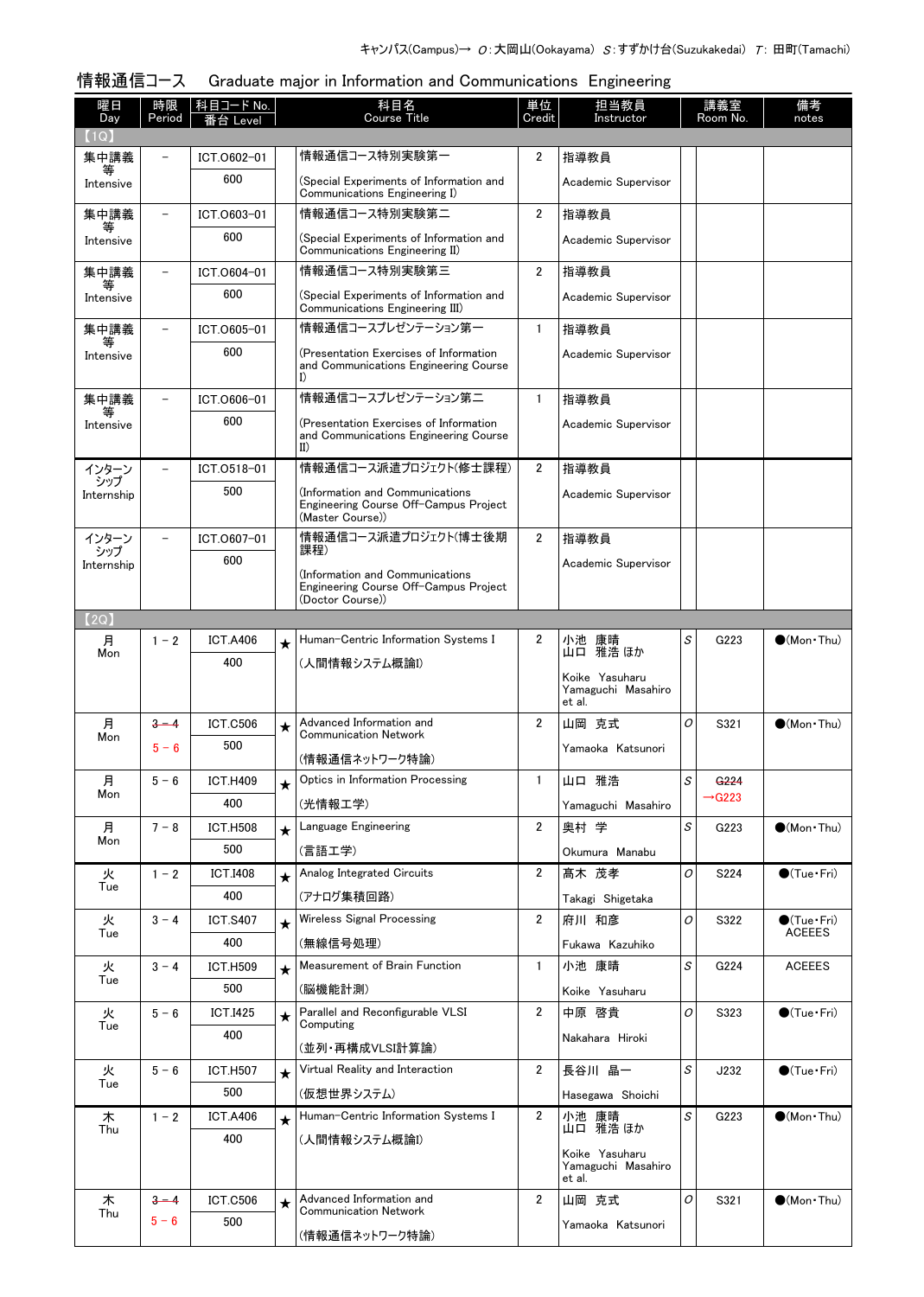| 曜日<br>Day         | 時限<br>Period             | 科目コード No.<br>台 Level |            | 科目名<br><b>Course Title</b>                                                                     | 単位<br>Credit   | 担当教員<br>Instructor               |                                                           | 講義室<br>Room No.             | 備考<br>notes                          |  |
|-------------------|--------------------------|----------------------|------------|------------------------------------------------------------------------------------------------|----------------|----------------------------------|-----------------------------------------------------------|-----------------------------|--------------------------------------|--|
| 【2Q】              |                          |                      |            |                                                                                                |                |                                  |                                                           |                             |                                      |  |
| 木<br>Thu          | $5 - 6$                  | <b>ICT.H411</b>      | $\star$    | <b>Basic Sensation Informatics</b>                                                             | $\mathbf{1}$   | 金子 寛彦<br>柏野 牧夫                   | S<br>0                                                    | G511, W933                  | 遠隔講義                                 |  |
|                   |                          | 400                  |            | (感覚情報学基礎)                                                                                      |                | Kaneko Hirohiko<br>Kashino Makio |                                                           |                             |                                      |  |
| 木                 | $7 - 8$                  | <b>ICT.H508</b>      | $\bigstar$ | Language Engineering                                                                           | $\overline{2}$ | 奥村 学                             | $\mathcal{S}% _{M_{1},M_{2}}^{\alpha,\beta}(\varepsilon)$ | G223                        | $\bigcirc$ (Mon Thu)                 |  |
| Thu               |                          | 500                  |            | (言語工学)                                                                                         |                | Okumura Manabu                   |                                                           |                             |                                      |  |
| 金                 | $1 - 2$                  | <b>ICT.I408</b>      |            | Analog Integrated Circuits                                                                     | $\overline{2}$ | 髙木 茂孝                            | 0                                                         | S224                        | $\bullet$ (Tue•Fri)                  |  |
| Fri               |                          | 400                  |            | (アナログ集積回路)                                                                                     |                | Takagi Shigetaka                 |                                                           |                             |                                      |  |
| 金                 | $3 - 4$                  | <b>ICT.S407</b>      | $\star$    | <b>Wireless Signal Processing</b>                                                              | $\overline{2}$ | 府川 和彦                            | 0                                                         | S322                        | $\bullet$ (Tue•Fri)<br><b>ACEEES</b> |  |
| Fri               |                          | 400                  |            | (無線信号処理)                                                                                       |                | Fukawa Kazuhiko                  |                                                           |                             |                                      |  |
| 金<br>Fri          | $5 - 6$                  | <b>ICT.I425</b>      |            | Parallel and Reconfigurable VLSI<br>Computing                                                  | $\overline{2}$ | 中原 啓貴                            | 0                                                         | S323                        | $\bullet$ (Tue•Fri)                  |  |
|                   |                          | 400                  |            | (並列・再構成VLSI計算論)                                                                                |                | Nakahara Hiroki                  |                                                           |                             |                                      |  |
| 金<br>Fri          | $5 - 6$                  | <b>ICT.H507</b>      | $\star$    | Virtual Reality and Interaction                                                                | $\overline{2}$ | 長谷川 晶一                           | $\mathcal{S}% _{M_{1},M_{2}}^{\alpha,\beta}(\varepsilon)$ | J232                        | $\bigcirc$ (Tue · Fri)               |  |
|                   |                          | 500                  |            | (仮想世界システム)                                                                                     |                | Hasegawa Shoichi                 |                                                           |                             |                                      |  |
| 集中講義              | $\overline{\phantom{0}}$ | <b>ICT.S403</b>      |            | 多次元情報処理                                                                                        | $\overline{2}$ | 未定                               |                                                           | 8/19 1-6限 S322              | 9/18 1-6限 S322                       |  |
| 等<br>Intensive    |                          | 400                  |            | (Multidimensional Information Processing)                                                      |                | Undecided                        |                                                           | 8/20 1-6限 S322<br>8/21 1-6限 | 9/19 1-6限 S322<br>S322               |  |
| 集中講義<br>等         | $\overline{\phantom{a}}$ | <b>ICT.C601</b>      | $\star$    | <b>Quantum Information Processing</b>                                                          | $\overline{2}$ | 松本 隆太郎                           |                                                           |                             | <b>ACEEES</b>                        |  |
| Intensive         |                          | 600                  |            | (量子情報処理)                                                                                       |                | Matsumoto Ryutaroh               |                                                           |                             |                                      |  |
| 集中講義<br>等         | $\overline{\phantom{a}}$ | ICT.0602-02          |            | 情報通信コース特別実験第一                                                                                  | $\overline{2}$ | 指導教員                             |                                                           |                             |                                      |  |
| Intensive         |                          | 600                  |            | (Special Experiments of Information and<br>Communications Engineering I)                       |                | Academic Supervisor              |                                                           |                             |                                      |  |
| 集中講義              | $\overline{\phantom{a}}$ | ICT.0603-02          |            | 情報通信コース特別実験第二                                                                                  | $\overline{2}$ | 指導教員                             |                                                           |                             |                                      |  |
| Intensive         |                          | 600                  |            | (Special Experiments of Information and<br>Communications Engineering II)                      |                | Academic Supervisor              |                                                           |                             |                                      |  |
| 集中講義              | $\qquad \qquad -$        | ICT.0604-02          |            | 情報通信コース特別実験第三                                                                                  | $\overline{2}$ | 指導教員                             |                                                           |                             |                                      |  |
| 等<br>Intensive    |                          | 600                  |            | (Special Experiments of Information and<br>Communications Engineering III)                     |                | Academic Supervisor              |                                                           |                             |                                      |  |
| 集中講義              | $\qquad \qquad -$        | ICT.0605-02          |            | 情報通信コースプレゼンテーション第一                                                                             | $\mathbf{1}$   | 指導教員                             |                                                           |                             |                                      |  |
| 等<br>Intensive    |                          | 600                  |            | (Presentation Exercises of Information<br>and Communications Engineering Course<br>I)          |                | Academic Supervisor              |                                                           |                             |                                      |  |
| 集中講義              |                          | ICT.0606-02          |            | 情報通信コースプレゼンテーション第二                                                                             | $\mathbf{1}$   | 指導教員                             |                                                           |                             |                                      |  |
| Intensive         |                          | 600                  |            | (Presentation Exercises of Information<br>and Communications Engineering Course<br>$_{\rm II}$ |                | Academic Supervisor              |                                                           |                             |                                      |  |
| インターン             |                          | ICT.0518-02          |            | 情報通信コース派遣プロジェクト(修士課程)                                                                          | $\overline{2}$ | 指導教員                             |                                                           |                             |                                      |  |
| シップ<br>Internship |                          | 500                  |            | Information and Communications)<br>Engineering Course Off-Campus Project<br>(Master Course))   |                | Academic Supervisor              |                                                           |                             |                                      |  |
| インターン             |                          | ICT.0607-02          |            | 情報通信コース派遣プロジェクト(博士後期<br>課程)                                                                    | $\overline{2}$ | 指導教員                             |                                                           |                             |                                      |  |
| シップ<br>Internship |                          | 600                  |            | Information and Communications)<br>Engineering Course Off-Campus Project<br>(Doctor Course))   |                | Academic Supervisor              |                                                           |                             |                                      |  |

# 情報通信コース Graduate major in Information and Communications Engineering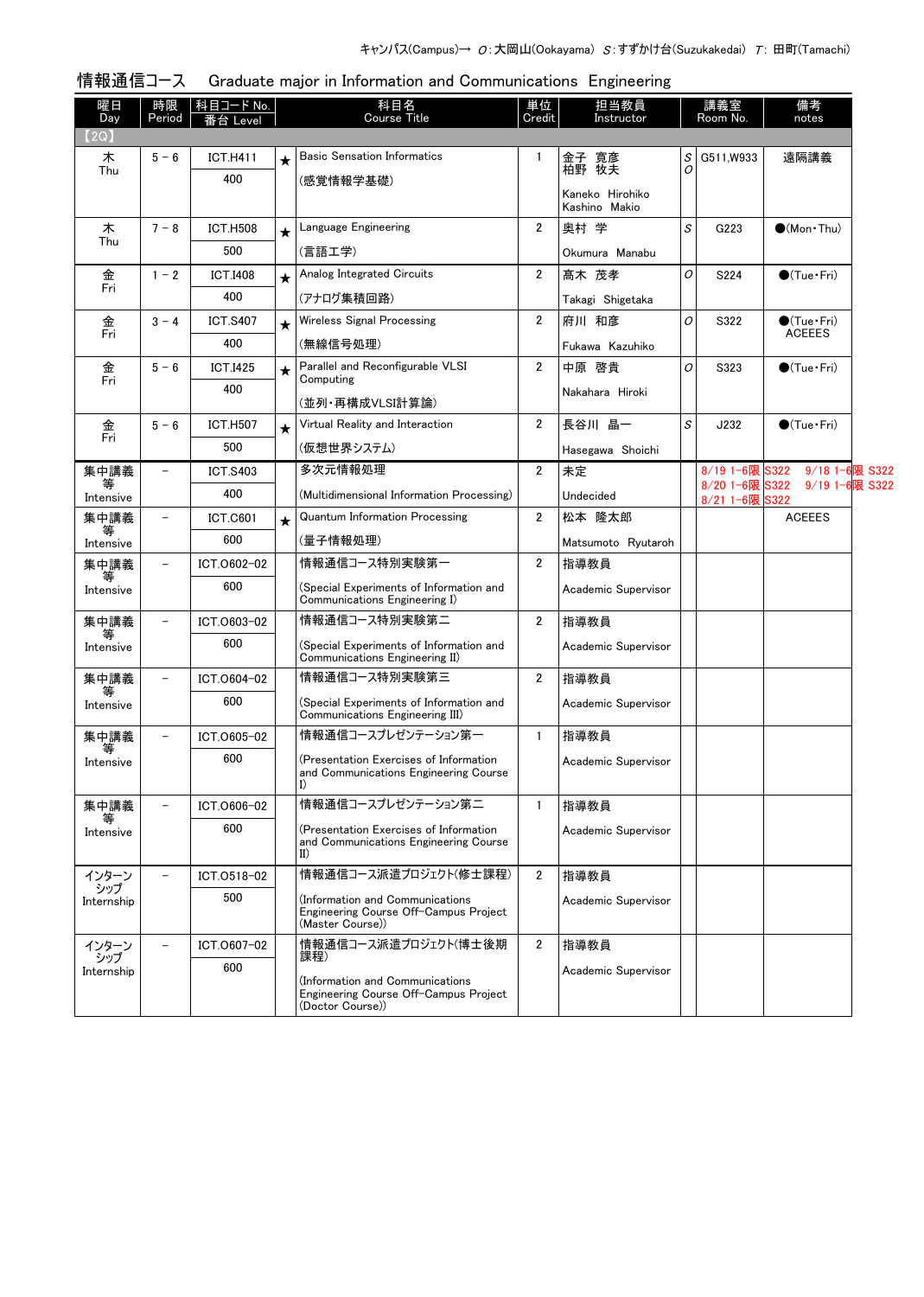| 経営工学コース Graduate major in Industrial Engineering and Economics |  |  |  |  |
|----------------------------------------------------------------|--|--|--|--|
|                                                                |  |  |  |  |

| 曜日<br>Day               | 時限<br>Period             | 科目コード No.<br>番台 Level |         | 科目名<br><b>Course Title</b>                                                                  | 単位<br>Credit   | 担当教員<br>Instructor                    |   | 講義室<br>Room No.  | 備考<br>notes                          |
|-------------------------|--------------------------|-----------------------|---------|---------------------------------------------------------------------------------------------|----------------|---------------------------------------|---|------------------|--------------------------------------|
| $(1\sim 2Q)$            |                          |                       |         |                                                                                             |                |                                       |   |                  |                                      |
| 集中講義<br>等               |                          | <b>IEE.E401</b>       |         | 経営工学·経済学輪講S                                                                                 | 1              | 各教員                                   | 0 | 西9号館<br>311,508号 | $O(1\sim 2Q)$                        |
| Intensive               |                          | 400                   |         | (Reading in Industrial Engineering and<br>Economics S)                                      |                | Academic Supervisor                   |   | 室                |                                      |
| 集中講義<br>等               | $\overline{\phantom{0}}$ | <b>IEE.E501</b>       |         | 経営工学・経済学アカデミックプレゼンテー<br>ションS                                                                | $\mathbf{1}$   | 各教員                                   |   |                  | $O(1\sim 2Q)$                        |
| Intensive               |                          | 500                   |         | Academic Supervisor<br>(Academic Presentation in Industrial<br>Engineering and Economics S) |                |                                       |   |                  |                                      |
| 集中講義                    |                          | IEE.E503-01           |         | 海外国際プレゼンテーション                                                                               | $\mathbf{1}$   | 指導教員                                  |   |                  | $O(1\sim 2Q)$                        |
| Intensive               |                          | 500                   |         | (International Workshop Presentation<br>(Abroad))                                           |                | Academic Supervisor                   |   |                  |                                      |
| 集中講義                    |                          | IEE.E504-01           |         | 国内国際プレゼンテーション                                                                               | $\mathbf{1}$   | 指導教員                                  |   |                  | $O(1\sim 2Q)$                        |
| 等<br>Intensive          |                          | 500                   |         | (International Workshop Presentation<br>(Domestic))                                         |                | Academic Supervisor                   |   |                  |                                      |
| 集中講義                    | $\overline{\phantom{0}}$ | IEE.E505-01           |         | 先端企業実習                                                                                      | $\mathbf{1}$   | 指導教員                                  |   |                  | $O(1\sim 2Q)$                        |
| 等<br>Intensive          |                          | 500                   |         | (Practical Training at Advanced<br>Companies)                                               |                | Academic Supervisor                   |   |                  |                                      |
| 集中講義                    | $\overline{\phantom{0}}$ | <b>IEE.E601</b>       |         | 経営工学教育実践特論S                                                                                 | $\overline{2}$ | 指導教員                                  |   |                  | $O(1\sim 2Q)$                        |
| 等<br>Intensive          |                          | 600                   |         | (Advanced Course for Educational<br>Practice in Industrial Engineering S)                   |                | Academic Supervisor                   |   |                  |                                      |
| 集中講義                    |                          | <b>IEE.E604</b>       |         | 経営工学企業実習S                                                                                   | $\overline{2}$ | 指導教員                                  |   |                  | $O(1\sim 2Q)$                        |
| Intensive               |                          | 600                   |         | (Practical Training at Companies<br>(Industrial Engineering) S)                             |                | Academic Supervisor                   |   |                  |                                      |
| 集中講義                    |                          | <b>IEE.E606</b>       |         | 経営エ学派遣プロジェクトS                                                                               | $\overline{2}$ | 指導教員                                  |   |                  | $O(1\sim 2Q)$                        |
| Intensive               |                          | 600                   |         | (Industrial Engineering Off-Campus<br>Project S)                                            |                | Academic Supervisor                   |   |                  |                                      |
| 集中講義<br>等               |                          | <b>IEE.E608</b>       |         | 経営エ学プレゼンテーションS                                                                              | 2              | 指導教員                                  |   |                  | $O(1\sim 2Q)$                        |
| Intensive               |                          | 600                   |         | (Presentation in Industrial Engineering S)                                                  |                | Academic Supervisor                   |   |                  |                                      |
| 清華大                     | $\overline{\phantom{0}}$ | <b>SHS.M447</b>       |         | 社会理工学特論                                                                                     | $\overline{2}$ | 猪原 健弘<br>山元 啓史                        |   |                  | $O(1\sim 2Q)$                        |
| at<br>Tsinghua<br>Univ. |                          | 400                   |         | (Graduate Lecture on Decision Science<br>and Technology)                                    |                | Inohara Takehiro<br>Yamamoto Hilofumi |   |                  |                                      |
| 清華大                     |                          | <b>SHS.S445</b>       |         | 科学技術と現代社会特論                                                                                 | $\overline{2}$ | 中島 秀人                                 |   |                  | $O(1\sim 2Q)$                        |
| at<br>Tsinghua          |                          | 400                   |         | (Graduate Lecture on Science.                                                               |                | 札野 順ほか                                |   |                  |                                      |
| Univ.                   |                          |                       |         | Technology and Modern Society)                                                              |                | Nakajima Hideto<br>Fudano Jun et al.  |   |                  |                                      |
| 講究等<br>Seminar          |                          | <b>IEE.Z491</b>       |         | 経営工学·経済学講究S1                                                                                | $\overline{2}$ | 指導教員                                  |   |                  | $O(1\sim 2Q)$                        |
|                         |                          | 400                   |         | (Seminar in Industrial Engineering and<br>Economics S1)                                     |                | Academic Supervisor                   |   |                  |                                      |
| 講究等<br>Seminar          |                          | <b>IEE.Z591</b>       |         | 経営工学·経済学講究S2                                                                                | 2              | 指導教員                                  |   |                  | $O(1\sim 2Q)$                        |
|                         |                          | 500                   |         | (Seminar in Industrial Engineering and<br>Economics S2)                                     |                | Academic Supervisor                   |   |                  |                                      |
| 講究等<br>Seminar          | $\overline{\phantom{0}}$ | <b>IEE.Z691</b>       |         | 経営工学·経済学講究S3                                                                                | $\overline{2}$ | 指導教員                                  |   |                  | $O(1\sim 2Q)$                        |
|                         |                          | 600                   |         | (Seminar in Industrial Engineering and<br>Economics S3)                                     |                | Academic Supervisor                   |   |                  |                                      |
| 講究等<br>Seminar          |                          | <b>IEE.Z693</b>       |         | 経営工学·経済学講究S4                                                                                | 2              | 指導教員                                  |   |                  | $O(1\sim 2Q)$                        |
|                         |                          | 600                   |         | (Seminar in Industrial Engineering and<br>Economics S4)                                     |                | Academic Supervisor                   |   |                  |                                      |
| 講究等<br>Seminar          |                          | <b>IEE.Z695</b>       |         | 経営工学・経済学講究S5                                                                                | 2              | 指導教員                                  |   |                  | $O(1 \sim 2Q)$                       |
|                         |                          | 600                   |         | (Seminar in Industrial Engineering and<br>Economics S5)                                     |                | Academic Supervisor                   |   |                  |                                      |
| (1Q)                    |                          |                       |         |                                                                                             |                |                                       |   |                  |                                      |
| 月<br>Mon                | $5 - 6$                  | <b>IEE.B405</b>       | $\star$ | <b>Advanced Econometrics</b>                                                                | $\overline{2}$ | 小笠原 浩太                                | 0 | W936             | $\bullet$ (Mon Thu)                  |
|                         |                          | 400                   |         | (上級計量経済学)                                                                                   |                | Ogasawara Kota                        |   |                  |                                      |
| 月<br>Mon                | $5 - 6$                  | <b>IEE.D431</b>       |         | 流通論                                                                                         | 2              | 鍾 淑玲                                  | 0 | W931             | $\bullet$ (Mon Thu)<br><b>ACEEES</b> |
|                         |                          | 400                   |         | (Distribution and Marketing)                                                                |                | Chung Su-Lin                          |   |                  |                                      |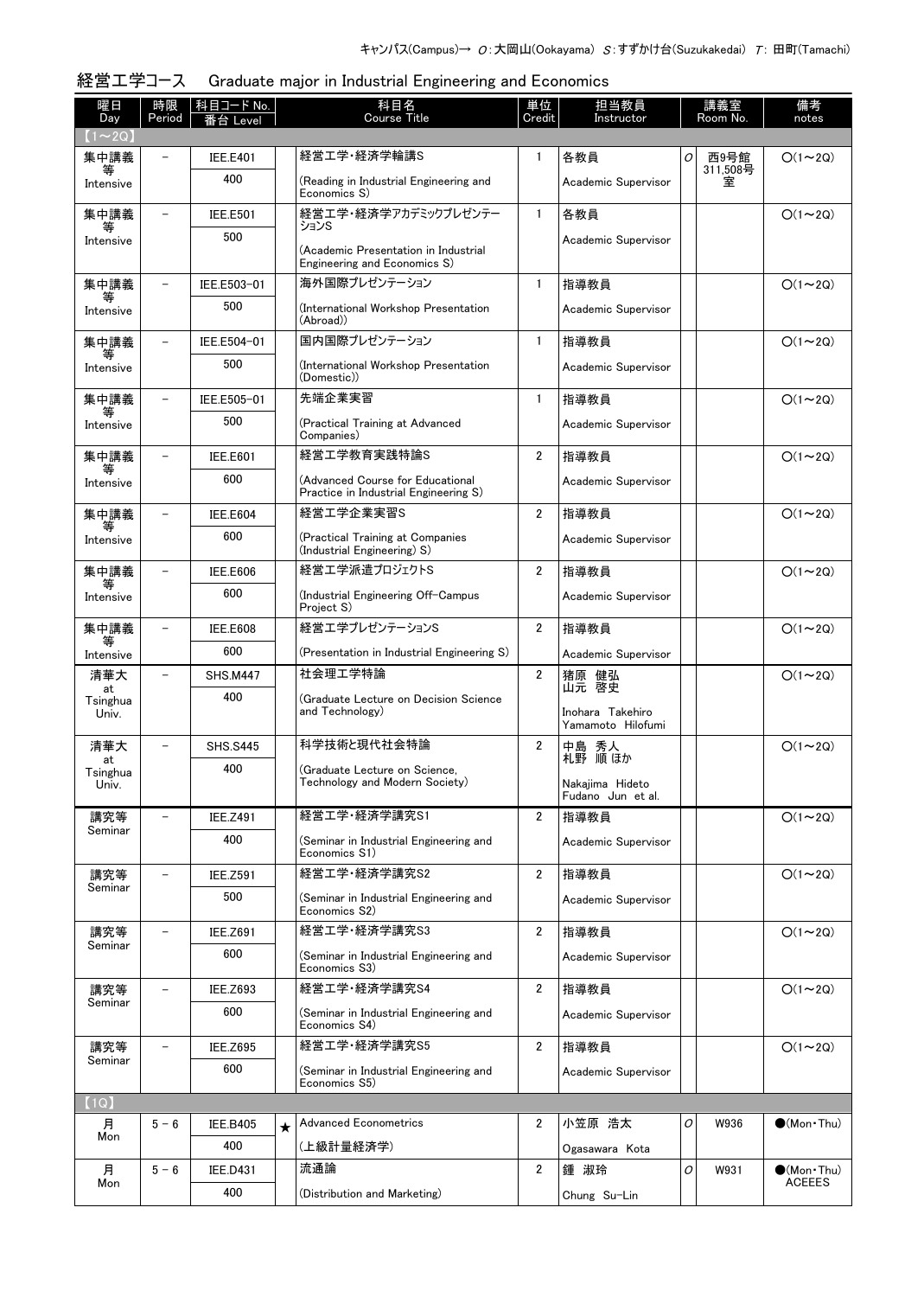| 曜日<br>Day | 時限<br>Period | <b>科目コード No.</b> |             | 科目名<br><b>Course Title</b>                              | 単位<br>Credit   | 担当教員<br>Instructor                        |   | 講義室<br>Room No. | 備考<br>notes                           |
|-----------|--------------|------------------|-------------|---------------------------------------------------------|----------------|-------------------------------------------|---|-----------------|---------------------------------------|
| 【1Q】      |              | を合 Level         |             |                                                         |                |                                           |   |                 |                                       |
| 月         | $7 - 8$      | <b>IEE.D432</b>  | $\star$     | Financial Statement Analysis and<br>Valuation           | 2              | 永田 京子                                     | 0 | 西9号館            | $\bullet$ (Mon Thu)                   |
| Mon       |              | 400              |             | (会計情報と資本市場)                                             |                | Nagata Kyoko                              |   | 414号室           | <b>ACEEES</b>                         |
| 火<br>Tue  | $5 - 6$      | <b>IEE.C431</b>  | $\star$     | <b>Applied Statistical Analysis</b>                     | $\overline{2}$ | 宮川 雅巳                                     | O | W934            | $\bullet$ (Tue•Fri)<br><b>ACEEES</b>  |
|           |              | 400              |             | (応用統計解析)                                                |                | Miyakawa Masami                           |   |                 |                                       |
| 火<br>Tue  | $5 - 6$      | <b>IEE.C532</b>  |             | 技術と知的財産のマネジメント                                          | $\overline{2}$ | 田中 義敏                                     | 0 | W936            | $\bullet$ (Tue•Fri)<br><b>ACEEES</b>  |
|           |              | 500              |             | (Management of Technology and<br>Intellectual Property) |                | Tanaka Yoshitoshi                         |   |                 |                                       |
| 火<br>Tue  | $7 - 8$      | <b>IEE.B401</b>  | $\star$     | <b>Advanced Microeconomics</b>                          | $\overline{2}$ | 大和 毅彦                                     | 0 | 西9号館<br>508号室   | $\bullet$ (Tue•Fri)<br><b>ACEEES</b>  |
|           |              | 400              |             | (上級ミクロ経済学)                                              |                | Yamato Takehiko                           |   |                 |                                       |
| 木<br>Thu  | $5 - 6$      | <b>IEE.B405</b>  | $\star$     | <b>Advanced Econometrics</b>                            | $\overline{2}$ | 小笠原 浩太                                    | O | W936            | $\bigcirc$ (Mon Thu)                  |
|           |              | 400              |             | (上級計量経済学)                                               |                | Ogasawara Kota                            |   |                 |                                       |
| 木<br>Thu  | $5 - 6$      | <b>IEE.D431</b>  |             | 流通論                                                     | 2              | 鍾 淑玲                                      | O | W931            | $\bigcirc$ (Mon Thu)<br><b>ACEEES</b> |
|           |              | 400              |             | (Distribution and Marketing)                            |                | Chung Su-Lin                              |   |                 |                                       |
| 木<br>Thu  | $7 - 8$      | <b>IEE.D432</b>  | $\star$     | Financial Statement Analysis and<br>Valuation           | 2              | 永田 京子                                     | 0 | 西9号館<br>414号室   | $(Mon\cdot Thu)$<br><b>ACEEES</b>     |
|           |              | 400              |             | (会計情報と資本市場)                                             |                | Nagata Kyoko                              |   |                 |                                       |
| 金         | $5 - 6$      | <b>IEE.C431</b>  | $\star$     | <b>Applied Statistical Analysis</b>                     | $\overline{2}$ | 宮川 雅巳                                     | 0 | W934            | $\bigcirc$ (Tue·Fri)                  |
| Fri       |              | 400              |             | (応用統計解析)                                                |                | Mivakawa Masami                           |   |                 | <b>ACEEES</b>                         |
| 金         | $5 - 6$      | <b>IEE.C532</b>  |             | 技術と知的財産のマネジメント                                          | $\overline{2}$ | 田中 義敏                                     | 0 | W936            | $\bullet$ (Tue · Fri)                 |
| Fri       |              | 500              |             | (Management of Technology and<br>Intellectual Property) |                | Tanaka Yoshitoshi                         |   |                 | <b>ACEEES</b>                         |
| 金         | $7 - 8$      | <b>IEE.B401</b>  | $\star$     | <b>Advanced Microeconomics</b>                          | $\overline{2}$ | 大和 毅彦                                     | 0 | 西9号館            | $\bullet$ (Tue · Fri)                 |
| Fri       |              | 400              |             | (上級ミクロ経済学)                                              |                | Yamato Takehiko                           |   | 508号室           | <b>ACEEES</b>                         |
| (2Q)      |              |                  |             |                                                         |                |                                           |   |                 |                                       |
| 月<br>Mon  | $1 - 2$      | <b>IEE.B530</b>  |             | 地球環境と経済発展のモデリング                                         | 2              | 金森 有子                                     | O | W931            | $\bullet$ (Mon•Thu)                   |
|           |              |                  |             |                                                         |                |                                           |   |                 |                                       |
|           |              | 500              |             | (Modeling of Global Environment and<br>Economic Growth) |                | Kanamori Yuko                             |   |                 | <b>ACEEES</b>                         |
| 月<br>Mon  | $3 - 4$      | <b>IEE.C432</b>  | $\star$     | <b>Applied Cognitive Ergonomics</b>                     | 2              | 伊藤 謙治<br>青木 洋貴                            | 0 | 西9号館            | $\bigcirc$ (Mon Thu)<br><b>ACEEES</b> |
|           |              | 400              |             | (応用認知人間工学)                                              |                | Itoh Kenji<br>Aoki Hirotaka               |   | 414号室           |                                       |
| 月         | $5 - 6$      | <b>IEE.B406</b>  |             | 歴史と経済                                                   | $\overline{2}$ | 山室 恭子                                     | 0 | W932            | $(Mon\cdot Thu)$                      |
| Mon       |              | 400              | $\mathbf C$ | (Historians and Economists)                             |                | Yamamuro Kyoko                            |   |                 | <b>ACEEES</b>                         |
| 月         | $7 - 8$      | <b>IEE.B403</b>  |             | 上級非協力ゲーム理論                                              | $\overline{2}$ | 河崎 亮                                      | 0 | 西9号館            | $(Mon\cdot Thu)$                      |
| Mon       |              | 400              |             | (Advanced Noncooperative Game Theory)                   |                | Kawasaki Rvo                              |   | 508号室           | <b>ACEEES</b>                         |
| 月         | $9 - 10$     | <b>IEE.A433</b>  |             | 年金数理                                                    | $\overline{2}$ | ※ 坪野 剛司                                   | 0 | W935            | $\bullet$ (Mon Thu)                   |
| Mon       |              | 400              |             | (Pension Mathematics)                                   |                | ※杉田健ほか                                    |   |                 |                                       |
|           |              |                  |             |                                                         |                | X Tsubono Tsuyoshi<br>X Sugita Ken et al. |   |                 |                                       |
| 火         | $5 - 6$      | <b>IEE.C430</b>  |             | オペレーションズマネジメント                                          | $\overline{2}$ | 鈴木 定省                                     | 0 | W936            | $\bullet$ (Tue•Fri)                   |
| Tue       |              | 400              |             | (Operations Management)                                 |                | Suzuki Sadami                             |   |                 | <b>ACEEES</b>                         |
| 火         | $7 - 8$      | <b>IEE.B402</b>  |             | 上級マクロ経済学                                                | 2              | 大土井 涼二                                    | 0 | 西9号館            | $\bigcirc$ (Tue · Fri)                |
| Tue       |              | 400              |             | (Advanced Macroeconomics)                               |                | 堀 健夫                                      |   | 626号室           |                                       |
|           |              |                  |             |                                                         |                | Ohdoi Ryoji<br>Hori Takeo                 |   |                 |                                       |
| 火         | $7 - 8$      | <b>IEE.C533</b>  | $\star$     | Affect in Social Context                                | $\overline{2}$ | 梅室 博行                                     | 0 | 西9号館            | $\bullet$ (Tue · Fri)                 |
| Tue       |              | 500              |             | (感情と人の社会)                                               |                | Urakami Jacqueline                        |   | 425号室           |                                       |
|           |              |                  |             |                                                         |                | Umemuro Hiroyuki<br>Urakami Jacqueline    |   |                 |                                       |
| 木<br>Thu  | $1 - 2$      | <b>IEE.B530</b>  |             | 地球環境と経済発展のモデリング                                         | $\overline{2}$ | 金森 有子                                     | O | W931            | $\bullet$ (Mon Thu)<br><b>ACEEES</b>  |

# 経営工学コース Graduate major in Industrial Engineering and Economics